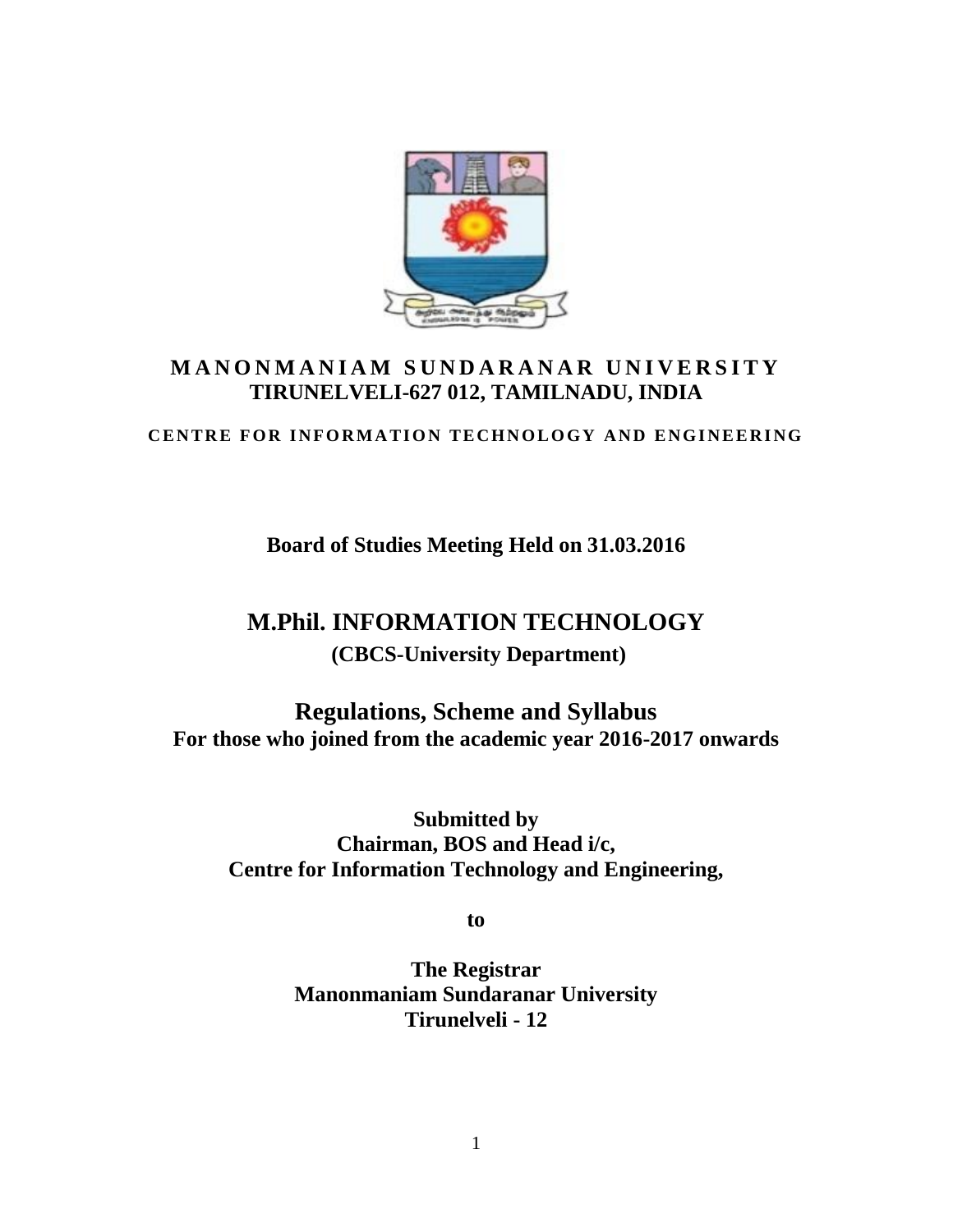# **MANONMANIAM SUNDARANAR UNIVERSITY CENTRE FOR INFORMATION TECHNOLOGY AND ENGINEERING TIRUNELVELI – 627 012, TAMILNADU, INDIA**

# **REGULATION, SCHEME AND SYLLABUS FOR M.Phil. INFORMATION TECHNOLOGY (CBCS-University Department)**

For those who joined from the Academic year 2016-2017 onwards

#### **A. REGULATIONS**

M.Phil. degree programme in Information Technology exposes students, the fundamental setup and latest trends of Information Technology (IT) through a set of hand-picked IT oriented subjects to pursue career in contemporary IT industry and in academics as well.

#### **A1: Duration of the Course:**

The M.Phil. programme is a 1 year full time programme spread over two semesters.

#### **A2: Eligibility for Admission:**

The minimum eligibility conditions for admission to the M.Phil. programme in Information Technology are given below.

The candidates who seek admission into the first semester of the M.Phil. programme in Information Technology course will be required to have passed the Master's degree (M.Sc./M.C.A./ equivalent) from Manonmaniam Sundaranar University or any other Indian University or equivalent, in any one of the following disciplines:

- 1. Information Technology
- 2. Networking
- 3. Ecommerce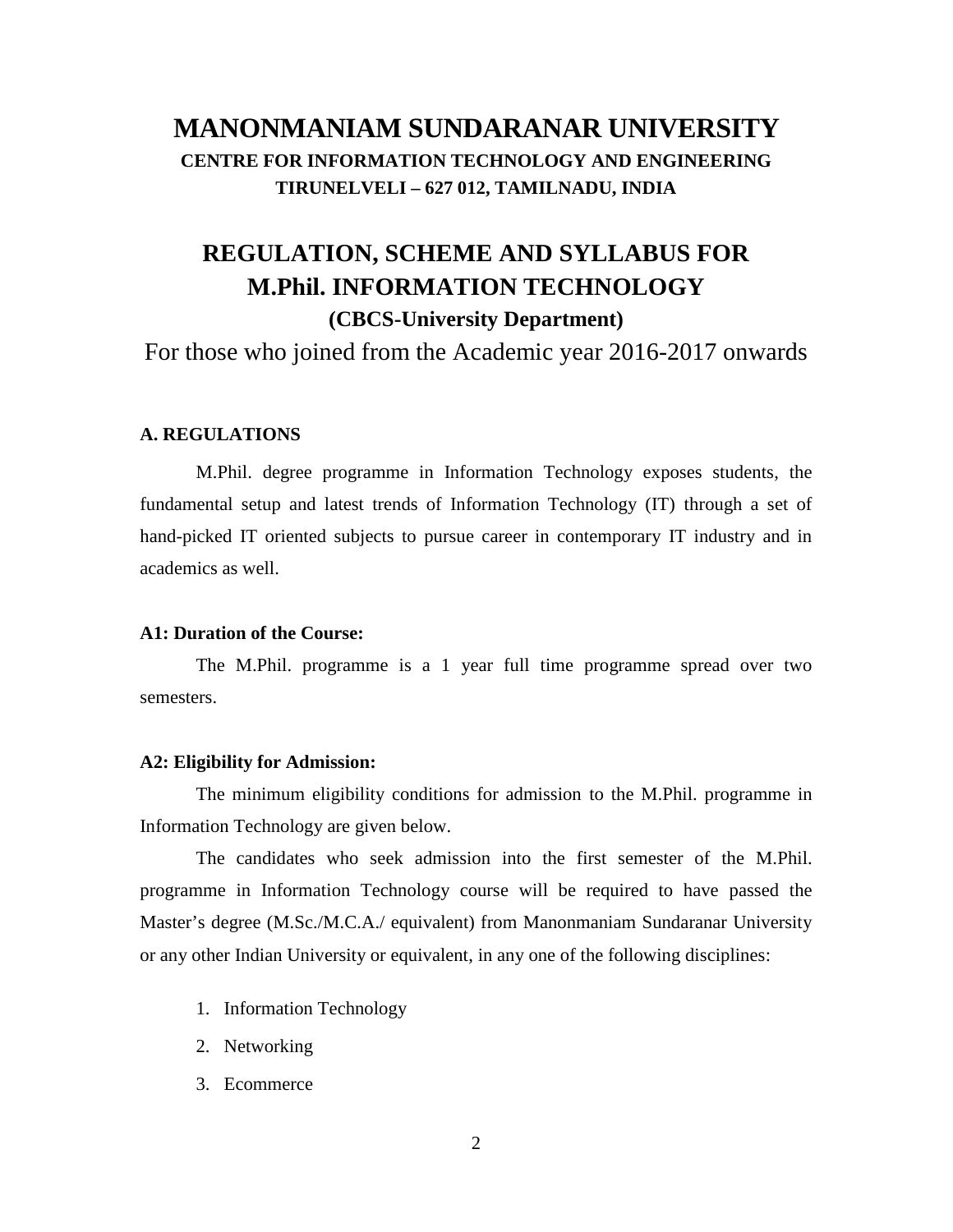- 4. Software Engineering
- 5. Information Technology & Ecommerce
- 6. Computer Application
- 7. Computer Science
- 8. Information Technology and Management
- 9. any other qualification recognized as equivalent to the above disciplines

#### **A3: Credit Requirement for the Degree:**

The general Regulations of the Choice Based Credit System programme of Manonmaniam Sundaranar University are applicable to this programme. The University requirement for the M.Phil. programme is completion of 40 credits of course work, out of which 16 credits should be through Dissertation and Viva-Voce , remaining 24 credits should be through Core and Elective papers. A typical theory course (Core/ Elective/ Supportive Course) has 8 credits. No candidate will be eligible for the Degree of Master of Philosophy in Information Technology, unless the student has undergone the prescribed courses of study for a period not less than 2 semesters and has acquired 40 credits and other passing requirements in all subjects of study.

Consolidated Percentage of Marks  $=$   $\frac{\text{Total of } (\% \text{ of Marks } x \text{ Credits})}{\text{Total Credits} \text{ Aquired}}$ 

#### **A4: Specializations:**

The M.Phil. degree programme in Information Technology will have two specializations, namely

Specialization A. Group - A : Image Processing and Computer Vision

Specialization B. Group  $-B$ : Communication and Networking Technologies

The degree will be offered as M.Phil. Information Technology only. However, the subjects for specialization A are offered under Group A and the subjects for specialization B are offered under Group B. A student can choose electives either from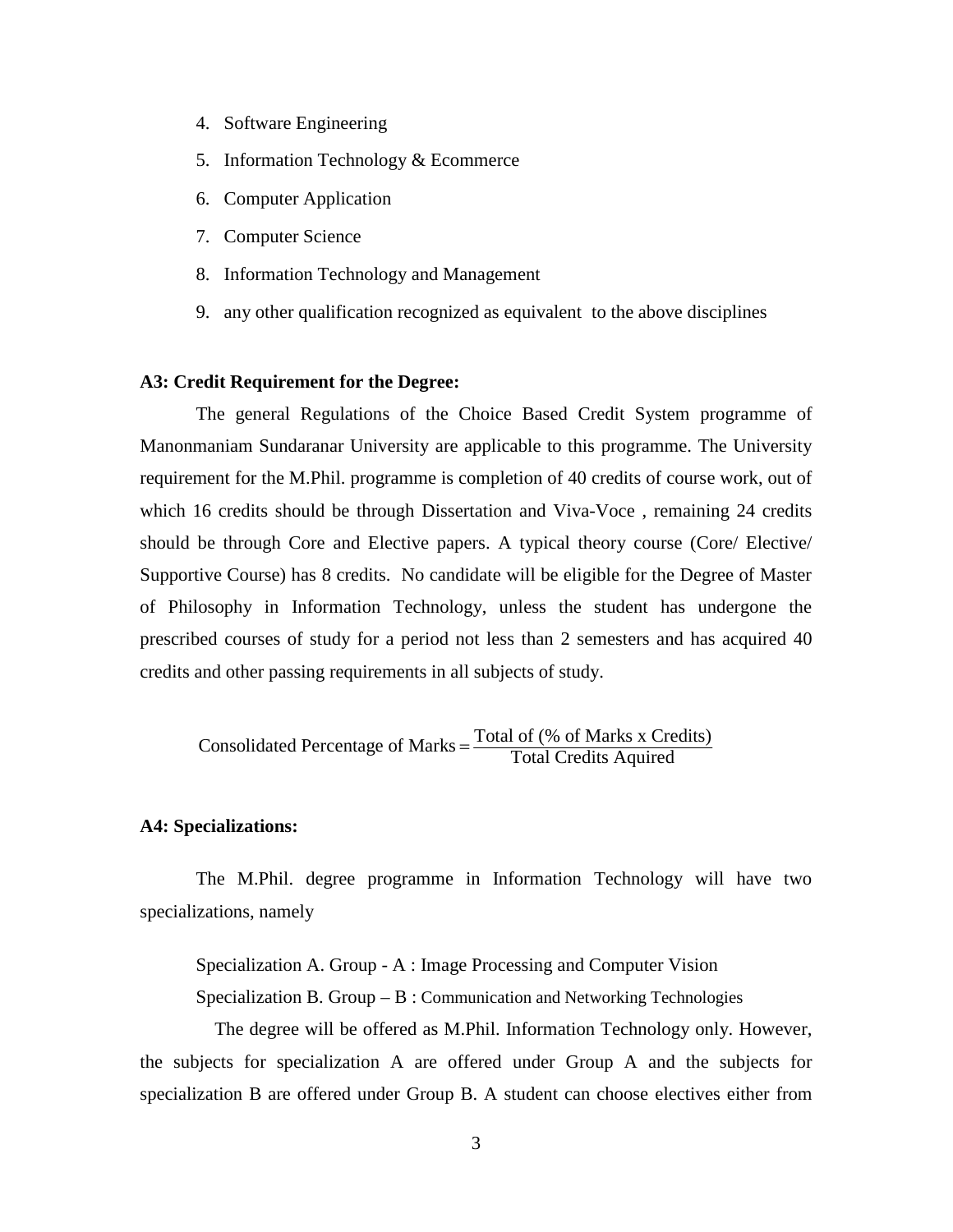Group A or Group B only. The subject, Dissertation and Viva-Voce is to be done in the chosen specialization only.

#### **A5: Attendance Requirement:**

A candidate will be permitted to appear for the semester examination only if the candidate keeps not less than 75 percent attendance. The University condonation rules are applicable for those who lack minimum of 75% attendance. The candidates with less than 60% attendance will have to repeat the concerned entire semester.

#### **A6: Assessment**

Semester examination will be conducted for all subjects of study, at the end of each Semester. The assessment will comprise Continuous Internal Assessment (CIA) carrying a maximum of 25% marks and end-semester Examination carrying a maximum of 75% marks in each theory subject (Core/Elective).

For Dissertation and Viva-Voce, the CIA is carried out for 75 marks and the External Assessment (Final Project Presentation, Thesis/Dissertation) is for 75 marks. Viva-Voce is carried out for 50 marks (25 marks internal and 25 marks external). The student will be tested for his understanding of basic principles of the core Specializations. The internal assessment for a total of 75 marks will be made by Project Supervisor. The Project Supervisor will conduct three reviews in each level of progress. On completion of the work, a Thesis/Dissertation should be prepared in the prescribed format and submitted to the department. The Dissertation presentation and Viva-Voce examination is conducted by a committee of one external examiner and one internal examiner appointed by the HOD/Professor/ Co-ordinator of Students' Project works

#### **A7: Passing Requirements**

A candidate who secures not less 50 percent marks in end-semester Examination and not less than 50 percent of the total marks (Continuous Internal Assessment + end semester Examination) in any subject of study will be declared to have passed the subject.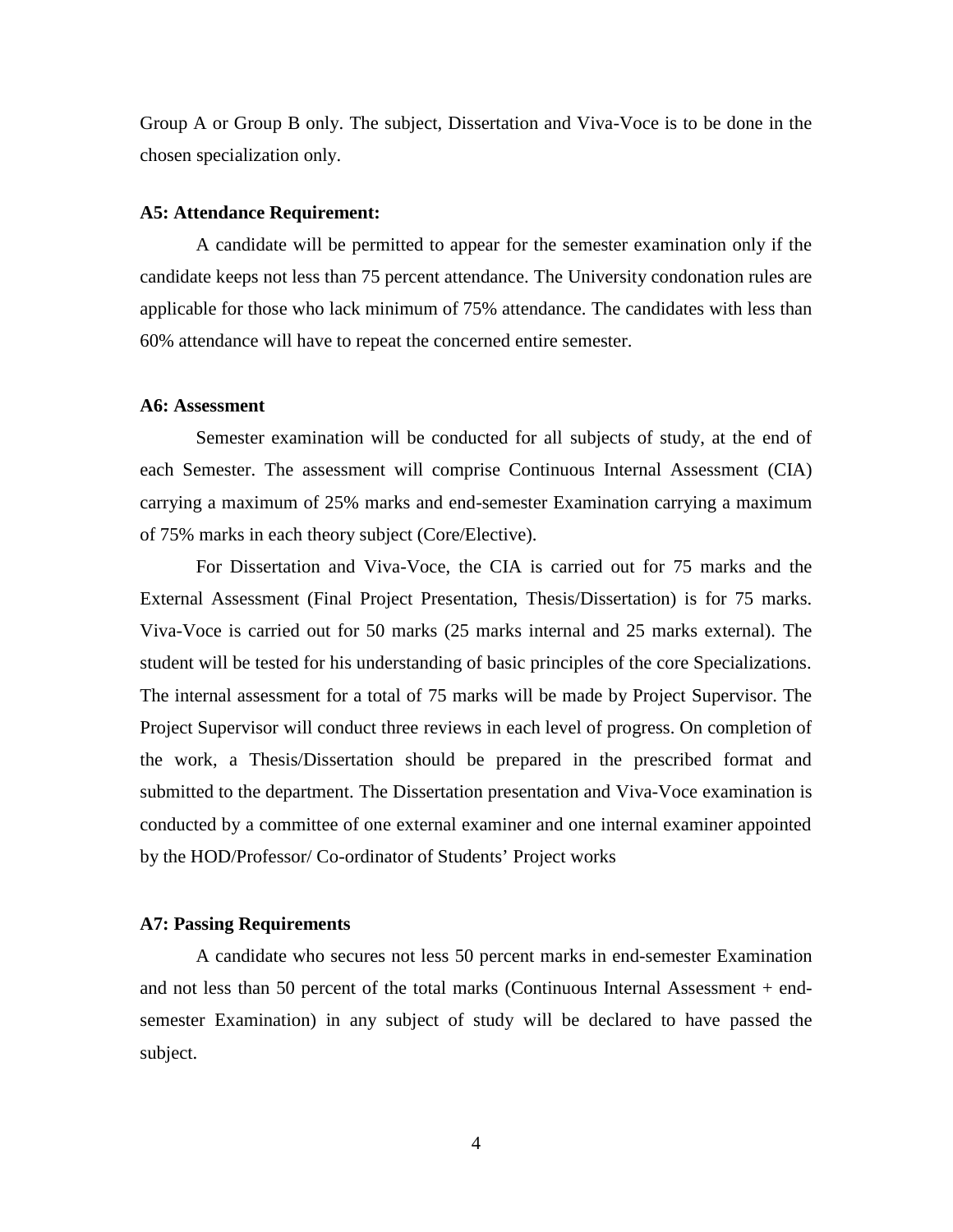A Candidate who successfully completes the course and satisfies the passing requirements in all the subjects of study and curricular requirements will be declared to have qualified for the award of the Degree.

#### **A8: Classification of successful candidates**

The candidates who passed written papers, practical papers and Projects shall be classified as follows. Total Marks secured in written papers, practical papers and Project work altogether put as overall percentage along with the credits.

The classification is as follows,

| <b>Marks Overall %</b> | <b>Classification</b> |
|------------------------|-----------------------|
| 1. $60\%$ and above    | I Class               |
| 2. $50\%$ to below 60% | <b>II</b> Class       |

#### **A9. Power to Modify**

The University may from time to time revise, amend or change the regulations, scheme of examinations and syllabus, if found necessary and such amendments, changes shall come into effect from the date prescribed.

These regulations will come into effect from the academic year 2016-2017 onwards.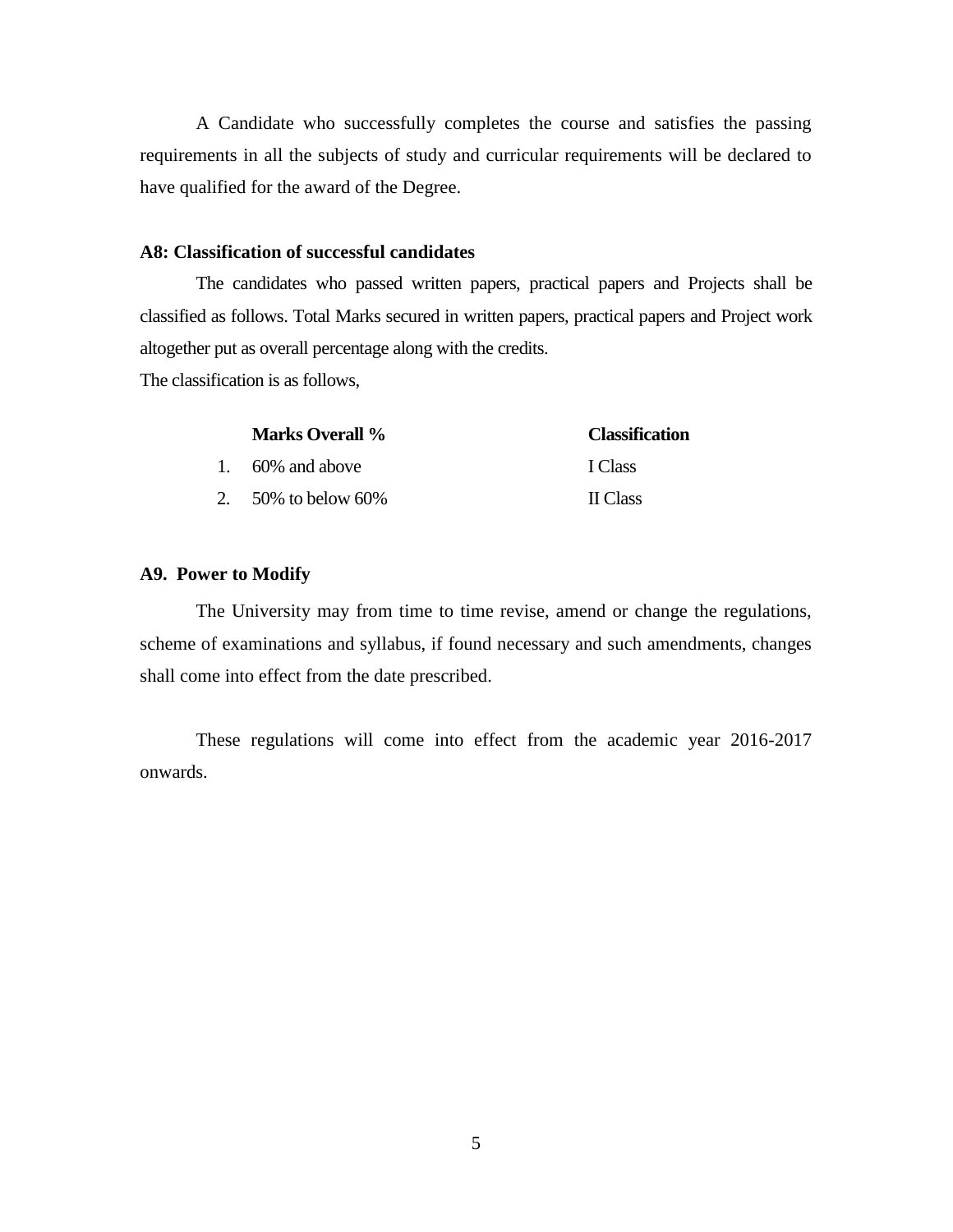# **B. SCHEME OF EXAMINATION**

# **M.Phil. in Information Technology (CBCS) - FULL - TIME**

# **(Joined July 2016-2017 onwards)**

# **Duration: ONE YEAR (Two Semesters – 40 Credits)**

|              |                                  |               |          |         | <b>Maximum Marks</b> |     |                     |            | <b>Passing</b><br><b>Minimum</b> |              |
|--------------|----------------------------------|---------------|----------|---------|----------------------|-----|---------------------|------------|----------------------------------|--------------|
| <b>Sem</b>   | <b>Title of the Subject</b>      | Status*       | Hrs/week | Credits | Int                  | Ext | <b>Viva</b><br>Voce | Tota<br>-1 | Ext                              | <b>Total</b> |
|              | <b>FIRST SEMESTER</b>            |               |          |         |                      |     |                     |            |                                  |              |
| I            | <b>Research Methodology</b>      | $\mathcal{C}$ | 8        | 8       | 25                   | 75  | $---$               | 100        | 50                               | 50           |
| I            | Elective                         | E             | 8        | 8       | 25                   | 75  | $-$                 | 100        | 50                               | 50           |
|              | I Semester total credits         |               |          | 16      |                      |     |                     |            |                                  |              |
|              | <b>SECOND SEMESTER</b>           |               |          |         |                      |     |                     |            |                                  |              |
| $\mathbf{I}$ | Elective 2                       | E             | 8        | 8       | 25                   | 75  | $-$                 | 100        | 50                               | 50           |
| $\mathbf{I}$ | Dissertation and Viva Voce       | D             | 16       | 16      | 75                   | 75  | 50                  | 200        | 50%                              | 50%          |
|              | <b>II Semester total credits</b> |               |          | 24      |                      |     |                     |            |                                  |              |
|              | <b>OVERALL TOAL CREDITS</b>      |               |          | 40      |                      |     |                     |            |                                  |              |

# $*$  C – Core, E – Elective, D – Dissertation

| Sl.No.         | <b>Title of the Subject</b>                                                                  | Status* |   | Hrs/week<br>Credits |     |     | <b>Maximum Marks</b> | <b>Passing</b><br><b>Minimum</b> |     |              |  |  |  |  |
|----------------|----------------------------------------------------------------------------------------------|---------|---|---------------------|-----|-----|----------------------|----------------------------------|-----|--------------|--|--|--|--|
|                |                                                                                              |         |   |                     | Int | Ext | Viva-<br><b>Voce</b> | <b>Total</b>                     | Ext | <b>Total</b> |  |  |  |  |
|                | GROUP A: Subjects for Electives under Specialization A: Image Processing and Computer Vision |         |   |                     |     |     |                      |                                  |     |              |  |  |  |  |
| A <sub>1</sub> | Advanced Digital Signal and Image<br>Processing                                              | E       | 8 | 8                   | 25  | 75  |                      | 100                              | 50  | 50           |  |  |  |  |
| A <sub>2</sub> | Pattern Recognition and Image<br>Analysis                                                    | E       | 8 | 8                   | 25  | 75  |                      | 100                              | 50  | 50           |  |  |  |  |
| A <sub>3</sub> | <b>Artificial Neural Networks</b>                                                            | E       | 8 | 8                   | 25  | 75  | $ -$                 | 100                              | 50  | 50           |  |  |  |  |
| A <sub>4</sub> | <b>Fuzzy Logic and Engineering</b><br>Applications                                           | E       | 8 | 8                   | 25  | 75  | --                   | 100                              | 50  | 50           |  |  |  |  |
| A <sub>5</sub> | Data Compression                                                                             | E       | 8 | 8                   | 25  | 75  | --                   | 100                              | 50  | 50           |  |  |  |  |
| A6             | Robotics                                                                                     | E       | 8 | 8                   | 25  | 75  |                      | 100                              | 50  | 50           |  |  |  |  |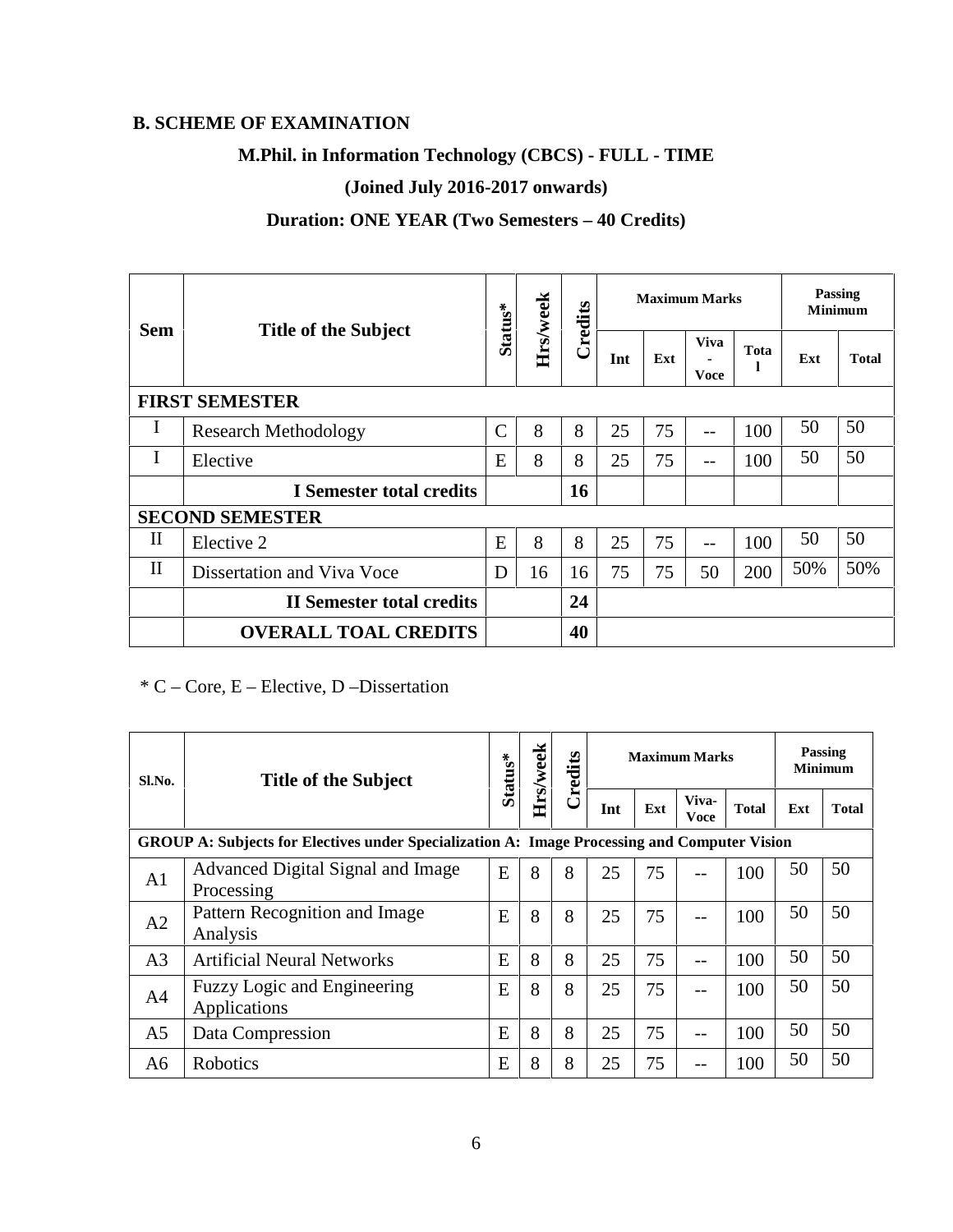| <b>GROUP B: Subjects for Electives under Specialization B:</b> Communication and Networking Technologies |                                                      |   |   |   |    |    |       |     |    |    |
|----------------------------------------------------------------------------------------------------------|------------------------------------------------------|---|---|---|----|----|-------|-----|----|----|
| B1                                                                                                       | <b>Modern Communication System</b>                   | E | 8 | 8 | 25 | 75 | $-$   | 100 | 50 | 50 |
| B <sub>2</sub>                                                                                           | Network Design                                       | E | 8 | 8 | 25 | 75 | $-$   | 100 | 50 | 50 |
| B <sub>3</sub>                                                                                           | <b>High Performance Computing</b><br><b>Networks</b> | E | 8 | 8 | 25 | 75 | $- -$ | 100 | 50 | 50 |
| <b>B4</b>                                                                                                | Pervasive, Grid and Cloud Computing                  | E | 8 | 8 | 25 | 75 | $- -$ | 100 | 50 | 50 |
| B <sub>5</sub>                                                                                           | Mobile and Cellular Computing                        | E | 8 | 8 | 25 | 75 | $- -$ | 100 | 50 | 50 |
| <b>B6</b>                                                                                                | <b>Network Programming</b>                           | Ε | 8 | 8 | 25 | 75 | $- -$ | 100 | 50 | 50 |
| B7                                                                                                       | <b>Network Security</b>                              | E | 8 | 8 | 25 | 75 | --    | 100 | 50 | 50 |

#### **C.SYLLABUS FOR M.Phil. (INFORMATION TECHNOLOGY)**

#### **Core RESEARCH METHODOLOGY**

#### **Unit I:**

Basic research methodology: Objectives and Motivation in Research - Types of Research - Approaches and Significance of Research - Research Methodology versus Research Methods - Research Process-Finding a Research Advisor/Guide, What to Look for in a Potential Research Advisor/Guide, How to Find an Advisor/Guide, The Advisor-Advisee Relationship; Finding a Topic and Beginning Research, Getting Research Ideas, How to be an Active Reader and Listener, Getting Exposed to Research, Directed Study; Formulating the Research Problem: Develop the Nucleus of an Idea, Extensive Literature Survey: A Trap to Avoid, Choosing an Idea, Stay Active - Measure of Good Research - Common Problems for Researchers.

# **Unit II:**

Overview of the Theory of Science and history of scientific research - Overview of Research Methodology for Engineering Research - Science versus Engineering - Distinct perspectives of goals Research methodology for circuit branches: Formulating the Research Problem - Research Design - Evolution of Computing Research.

#### **Unit III:**

Research Methods for Engineering Research - History of ideas in computing - Measurements based research methods in computer engineering - Measurements based research methods in Signal and Image Processing, Graphics, Vision and Pattern Recognition - Deductive Methods in Computing Science.

**Unit IV:**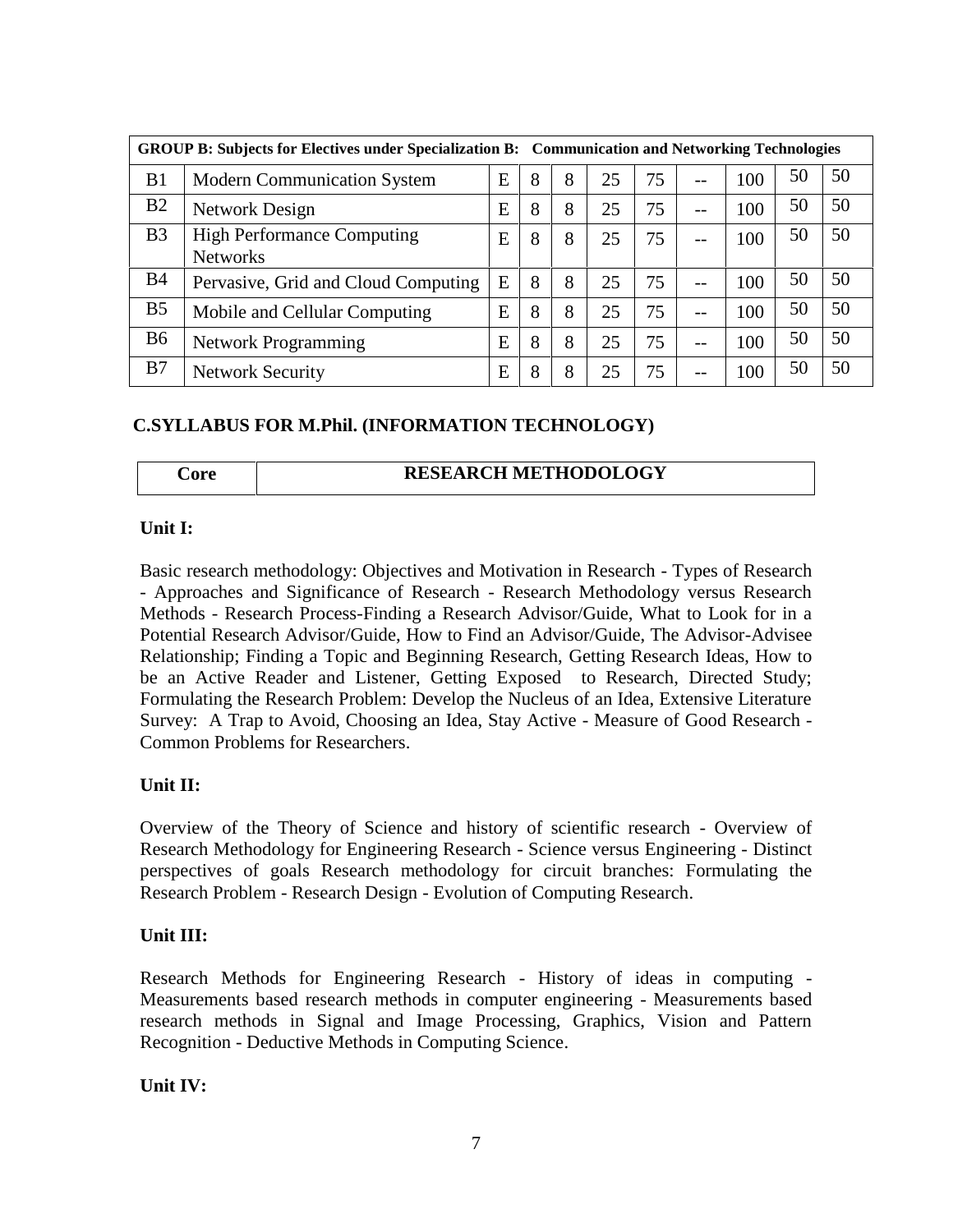Deductive Methods in Signal and Image Processing, Graphics, Vision and Pattern Recognition - Inductive Methods in Computing Science - Inductive Methods in Signal and Image Processing, Graphics, Vision and Pattern Recognition - Building Models – Simulation.

#### **Unit V:**

Searching for scientific papers - Writing and presentation of a research paper for a conference or journal - Review and opposition of engineering/scientific research papers - Writing a good thesis: Research report writing - Converting your research thesis into a monograph - Research education, the research society and research policy

#### **TEXT BOOK:**

1. Lecture Notes by Prof.Dr.Krishnan Nallaperumal on "Engineering Research Methodology - A Computer Science and Engineering and Information Technology Perspective.

#### **REFERENCES BOOKS:**

- 1. "Thesis & Assignment Writing" By Anderson, Berny H. Dujrston, H. Pode, Wiley Eastern Ltd., New Delhi.
- 2. "Research Methodology" R. Panneerselvam, PHI, New Delhi 2005
- 3. C. R. Kothari Research Methodology Methods and Techniques Wishwa Prakashan Publishers – Second Edition.
- 4. Dr. Rajammal, P. Devadas A Handbook on Methodology of Research Sri Ramakrishna Mission Vidyalaya College of Rural Higher Education.
- 5. Scientific Social Surveys and Research Young Pauline. V.

|--|

Objective of this course is to facilitate transfer of knowledge acquired by a student to a field of his chosen specialization for application to solving a problem. The Co-ordinator of Students' Project works from the department shall coordinate this course. Student is expected to collect and study relevant material under mentorship of a Project Supervisor, identify a suitable problem and propose methodology towards its solution. Alternately a student can explore hardware / software implementation of existing solution(s).

The student will be tested for his understanding of basic principles of the core Specializations. The internal assessment will be made by Project Supervisor. The Project Supervisor will conduct three reviews in each level of progress. On completion of the work, a thesis report should be prepared in the prescribed format and submitted to the department. The end-semester university examination, will have a thesis presentation and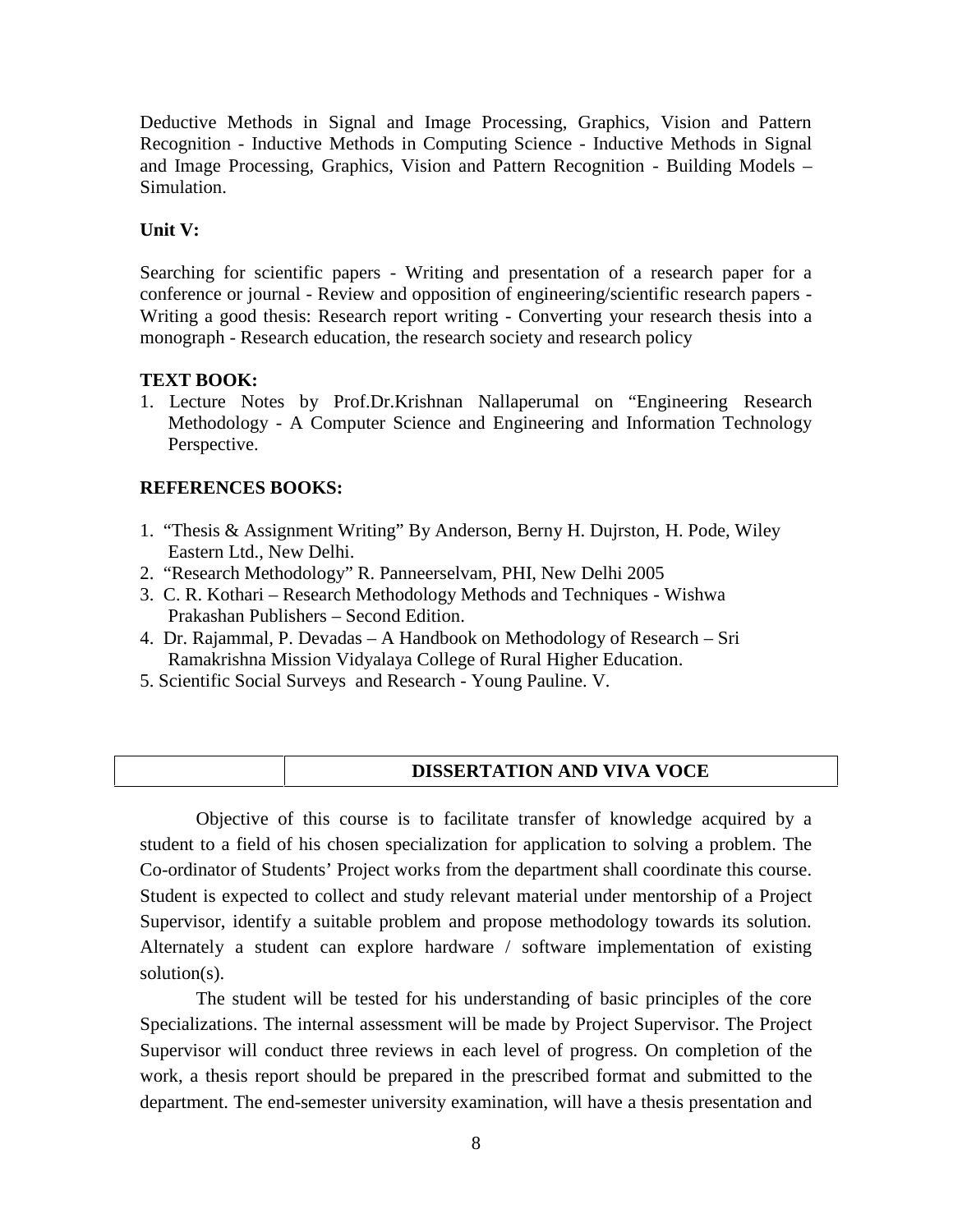Viva-Voce examination conducted by a committee of one external examiner and one internal examiner appointed by the HOD/Professor/ Co-ordinator of Students' Project works.

#### **GROUP A: SUBJECTS FOR ELECTIVES UNDER SPECIALIZATION A**

# **A1 ADVANCED DIGITAL SIGNAL AND IMAGE PROCESSNG**

#### **UNITI**

Signals and signal Processing, characterization & classification of signals, typical Signal Processing operations, example of typical Signals, typical Signals Processing applications. Time Domain Representation of Signals & Systems- Discrete Time Signals, Operations on Sequences, Linear shift-invariant systems, Stability and Causality, Linear constant coefficient difference equations, Frequency domain representation of discretetime systems, symmetry properties of the Fourier transform, Sampling of continuous-time systems. Z-transforms, Discrete Fourier Transform (DFT) & its properties, computation of the DFT of real sequences

# **UNIT II**

Digital Image Fundamentals: Fundamental steps in Image Processing –Components of Image Processing System-Image Sampling and Quantization-Basic Relationships between Pixels. Image Enhancement in Spatial Domain: Basic Gray level Transformations-Histogram Processing- Enhancements using Arithmetic/logic Operations-Basics of Special Filtering-Smoothening Filters-Sharpening Filters.

# **UNIT III**

Image Enhancements in the Frequency domain : Smoothening Filters-Sharpening Filters- Homomorhic Filters - Image Restoration: Degradation model –Noise Models-Restoration in the presence of Noise- Wiener Filter. Color Image Processing : Color Fundamentals- Color Models-Basics of full Color image Processing-Color Transformations.

# **UNIT IV**

Wavelets and Multi-resolution Processing: Image Pyramids and Sub band Coding – Wavelet Transform in one dimension- FWT. Image Compressions: Fundamentals – Image Compression models – Elements of Information Theory – Error – Free Compression – Lossy compression – Image Compression standards.

#### **UNIT V**

Image segmentation: Detection of discontinuities – Edge linking and Boundary detection –Thresholding – Region Orientation Segmentation – use of motion in segmentation. Morphological Image Processing: Basic Binary morphological Operations. Basic grayscale morphological Operations. Representation and Description: Representation- Boundary Descriptors.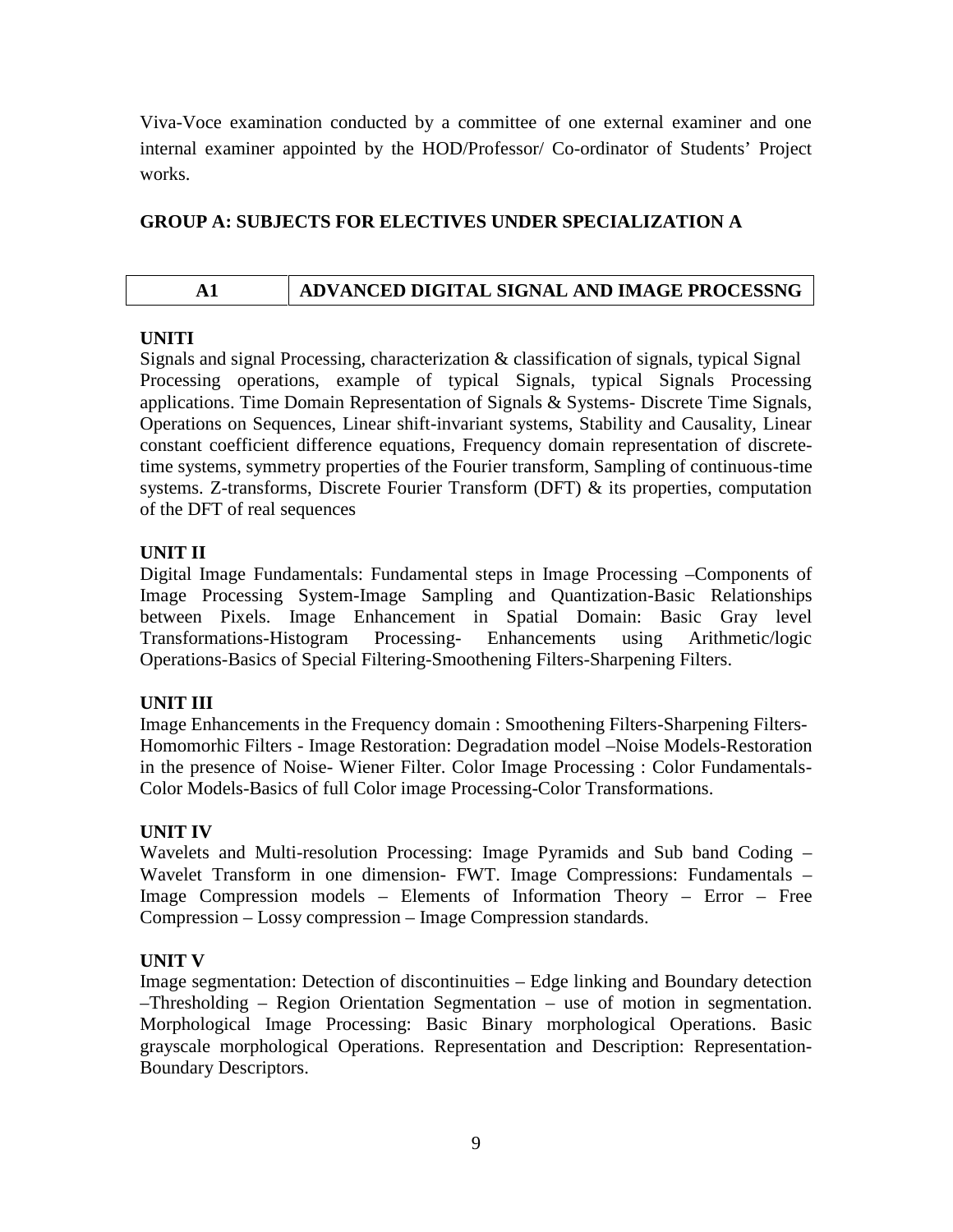#### **References:**

- 1. Refael C. Gonzalez & Richard E. Woods Digital Image Processing, Addison Wesley publication corporation, 2008
- 2. Image Processing Analysis, and Machine Vision, Milan Sonka,
- 3. Alan V. Oppenheim & Ronald W. Schafer, " Digital Signal Processing" PHI, 2002
- 4. Sanjit K. Mitra, " Digital Signal Processing: A computer based approach" TMH, Second Edition, 2003.

#### **UNITI**

Introduction: Machine perception, pattern recognition example, pattern Recognition systems, the design cycle, learning and adaptation - Bayesian Decision Theory: Introduction, continuous features – two categories classifications, minimum error-rate classification-zero–one loss function, classifiers, discriminant functions, and decision surfaces.

# **UNITII**

Normal density: Univariate and multivariate density, discriminant functions for the normal density-different cases, Bayes decision theory – discrete features, compound Bayesian decision theory and context Maximum likelihood and Bayesian parameter estimation: Introduction, maximum likelihood estimation, Bayesian estimation, Bayesian parameter estimation–Gaussian case.

# **UNIT III**

Un- supervised learning and clustering: Introduction, mixture densities and identifiability, maximum likelihood estimates, application to normal mixtures, K-means clustering. Date description and clustering – similarity measures, criteria function for clustering - Pattern recognition using discrete hidden Markov models - Discrete-time Markov process, Extensions to hidden Markov models, three basic problems of HMMs, types of HMMs.

#### **UNITIV**

Continuous hidden Markov models: Continuous observation densities, multiple mixtures per state, speech recognition applications - Digital image models, sampling and quantization, basic relationships between pixels, image geometry. Image enhancement: Back ground, enhancement by point processing histogram processing, spatial filtering, introduction to image transforms, image enhancement in frequency domain.

#### **UNIT V**

Image Segmentation and Edge Detection: Region Operations, Crack Edge Detection, Edge Following, Gradient operators, Compass and Laplace operators. Threshold detection methods, optimal thresholding, multispectral thresholding, thresholding in hierarchical data structures; edge based image segmentation- edge image thresholding, edge relaxation, border tracing, border detection, image morphology, image security.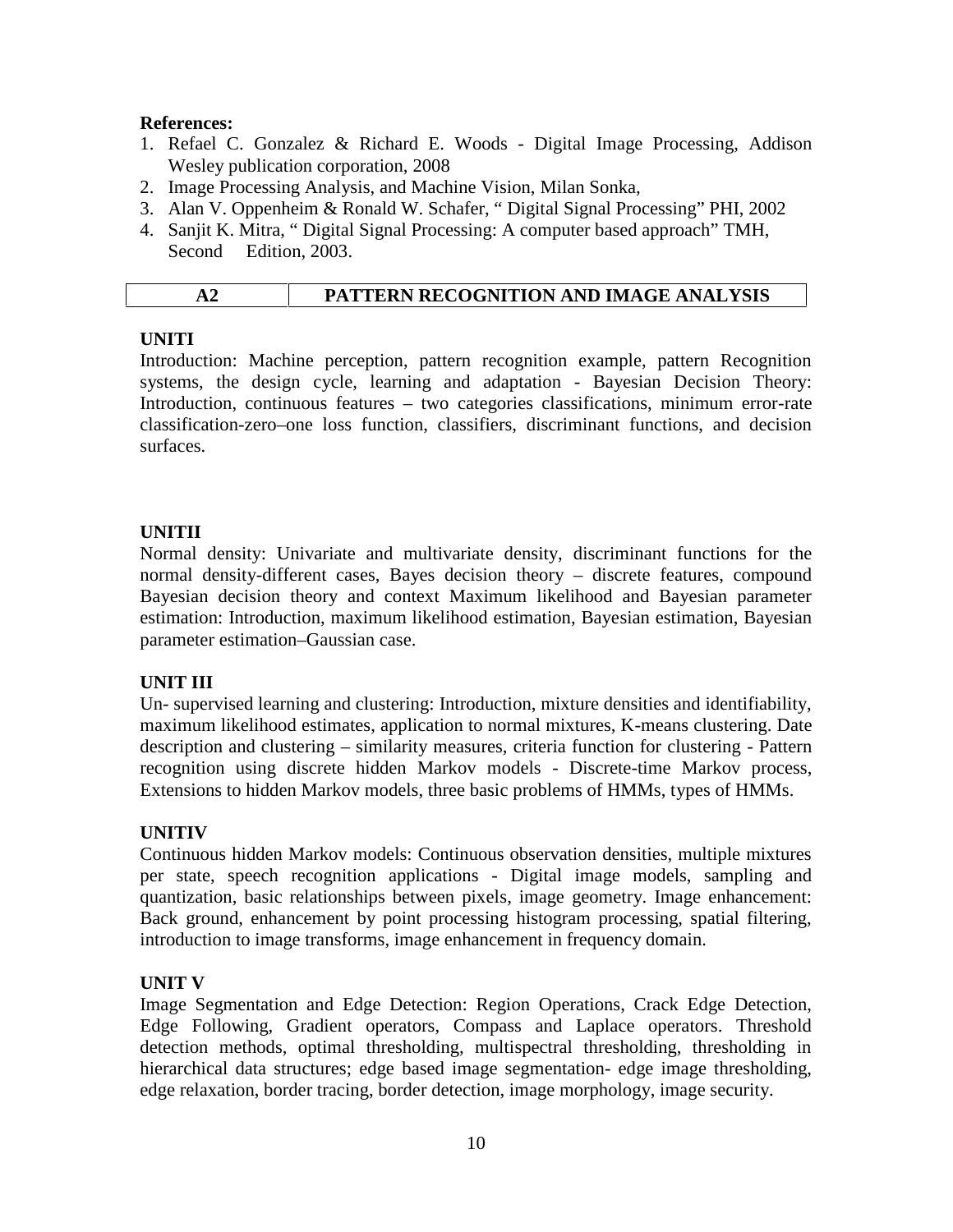#### **Text Books:**

- 1. Richard O. Duda, Peter E. Hart, David G. Stroke, Pattern Classifications, Wiley.
- 2. Lawrence Rabiner, Biing Hwang Juang Fundamentals of Speech Recognition, Pearson
- 3. Gonzalez R.C & Woods R.E., Digital Image Processing, Addison Wesley, 1992.

#### **Reference Books**

- 1. Jain A.K., Fundamentals of Digital Image Processing, Prentice Hall of India.
- 2. Reddy M.Anji, Digital Image Processing, BS Publications.

# **A3 ARTIFICIAL NEURAL NETWORKS**

#### **UNIT – I:**

Introduction to Neural Networks: Introduction, Humans and Computers, Organization of the Brain, Biological Neuron, Biological and Artificial Neuron Models, Characteristics of ANN, McCulloch-Pitts Model, Historical Developments, Potential Applications of ANN.

#### **UNIT- II:**

Essentials of Artificial Neural Networks: Artificial Neuron Model, Operations of Artificial Neuron, Types of Neuron Activation Function, ANN Architectures, Classification Taxonomy of ANN – Connectivity, Learning Strategy (Supervised, Unsupervised, Reinforcement), Learning Rules. Single Layer Feed Forward Neural Networks: Introduction, Perceptron Models: Discrete, Continuous and Multi-Category, Training Algorithms: Discrete and Continuous Perceptron Networks, Limitations of the Perceptron Model.

#### **UNIT- III:**

Multilayer feed forward Neural Networks: Credit Assignment Problem, Generalized Delta Rule, Derivation of Backpropagation (BP) Training, Summary of Backpropagation Algorithm, Kolmogorov Theorem, Learning Difficulties and Improvements. Associative Memories: Paradigms of Associative Memory, Pattern Mathematics, Hebbian Learning, General Concepts of Associative Memory, Bidirectional Associative Memory (BAM) Architecture, BAM Training Algorithms: Storage and Recall Algorithm, BAM Energy Function.

# **UNIT IV:**

Architecture of Hopfield Network: Discrete and Continuous versions, Storage and Recall Algorithm, Stability Analysis. Classical & Fuzzy Sets: Introduction to classical sets properties, Operations and relations; Fuzzy sets, Membership, Uncertainty, Operations, properties, fuzzy relations, cardinalities, membership functions.

# **UNIT V:**

Fuzzy Logic System Components Fuzzification, Membership value assignment, development of rule base and decision making system, Defuzzification to crisp sets,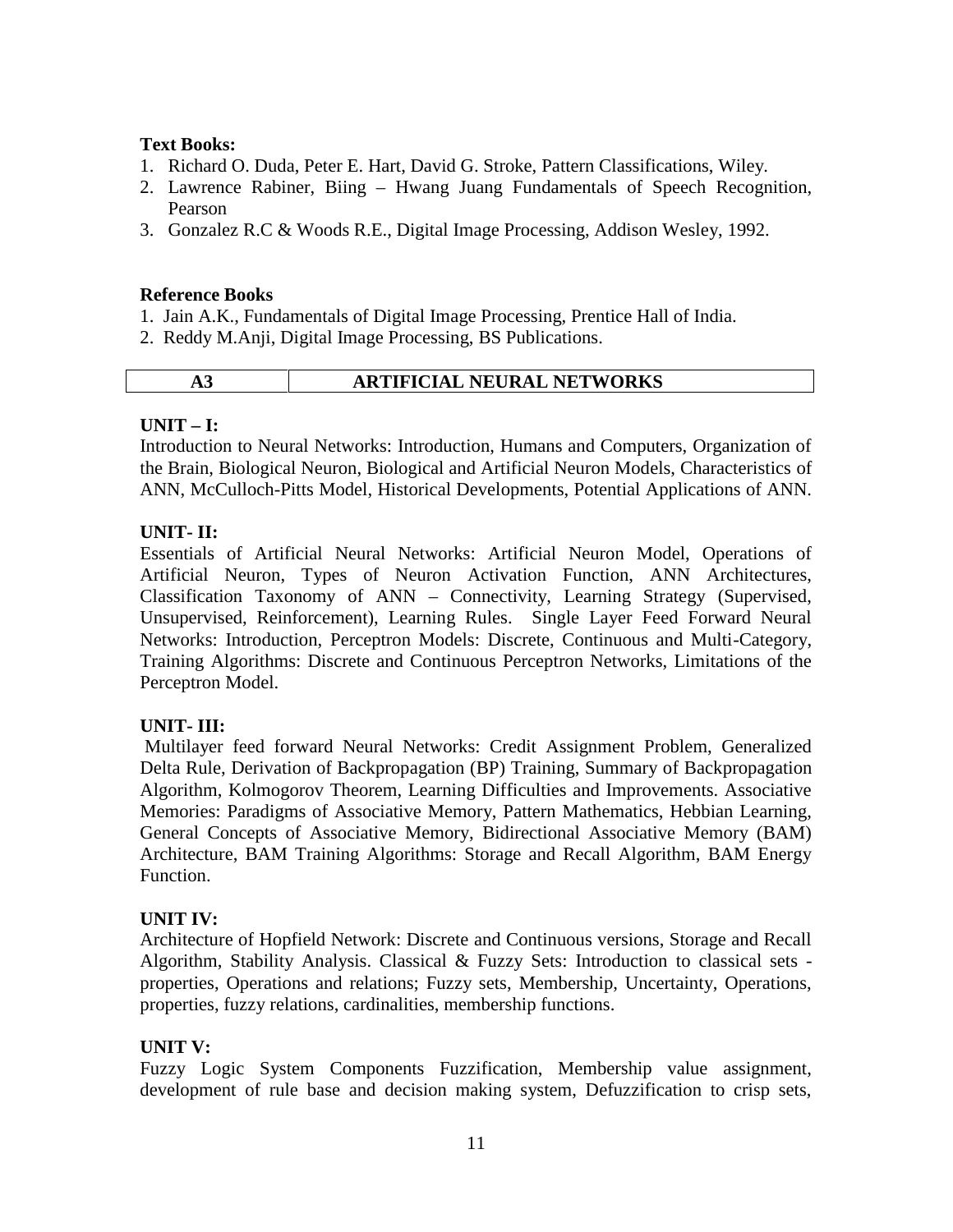Defuzzification methods. Applications Neural network applications: Process identification, control, fault diagnosis. Fuzzy logic applications: Fuzzy logic control and Fuzzy classification.

# **TEXT BOOK:**

- 1. S. Rajasekharan and G. A. Vijayalakshmipai, "Neural Networks, Fuzzy logic, Genetic algorithms: synthesis and applications", PHI Publication, 2004.
- 2. John Yen and Reza Langan, "Fuzzy Logic: Intelligence, Control and Information", Pearson Education,2004.

# **REFERENCE BOOKS:**

- 1. Simon Haykin, "Neural Networks- A comprehensive foundation", Pearson Education, 2001.
- 2. S.N.Sivanandam, S.Sumathi,S. N. Deepa "Introduction to Neural Networks using MATLAB 6.0", TMH, 2006.
- 3. James A Freeman and Davis Skapura, Neural Networks Pearson Education, 2002.
- 4. Timothy J. Ross, " Fuzzy Logic With Engineering Applications", McGraw-Hill Inc. 1997.

| <b>FUZZY LOGIC AND ENGINEERING APPLICATIONS</b> |
|-------------------------------------------------|
|                                                 |

# **UNIT I**

Introduction: background- uncertainty and imprecision-statistics and random processes uncertainty in information-fuzzy sets and membership –chance verus ambiguity - Classical sets and fuzzy sets:- classical sets- operations on classical sets –properties of classical (crisp) sets – mapping of classical sets to functions fuzzy sets- fuzzy set operations-properties of fuzzy sets sets as points in hypercubes.

# **UNIT II**

Fuzzy to crisp conversions: - lambda-cuts for fuzzy sets-lambds-cuts for fuzzy relations defuzzification methods. Fuzzy arithmetic, numbers, vectors and the extension principle: extension principle crisp functions, mapping and relations functions of fuzzy sets – extension principle fuzzy transform- practical considerations fuzzy numbers- interval analysis in arithmetic –approximate methods of extension –vertex method –DSW algorithm –restricted DSW algorithm comparisons-fuzzy vectors.

# **UNIT III**

Classical logic and fuzzy logic:- classical predicate logic –tautologies –contradictions equivalence-exclusion Or an exclusive Nor –logical proofs –deductive inferences fuzzy logic- approximate reasoning –fuzzy tautologies, contradictions equivalence and logical proofs-others forms of the implication operation-other forms of the composition operation. Fuzzy rule based systems: natural languages-linguistic hedges- rule based systems canonical rule forms- decomposition of compound rules –likelihood and truth qualification- aggrefic of fuzzy rules –graphical techniques of inference.

# **UNIT IV**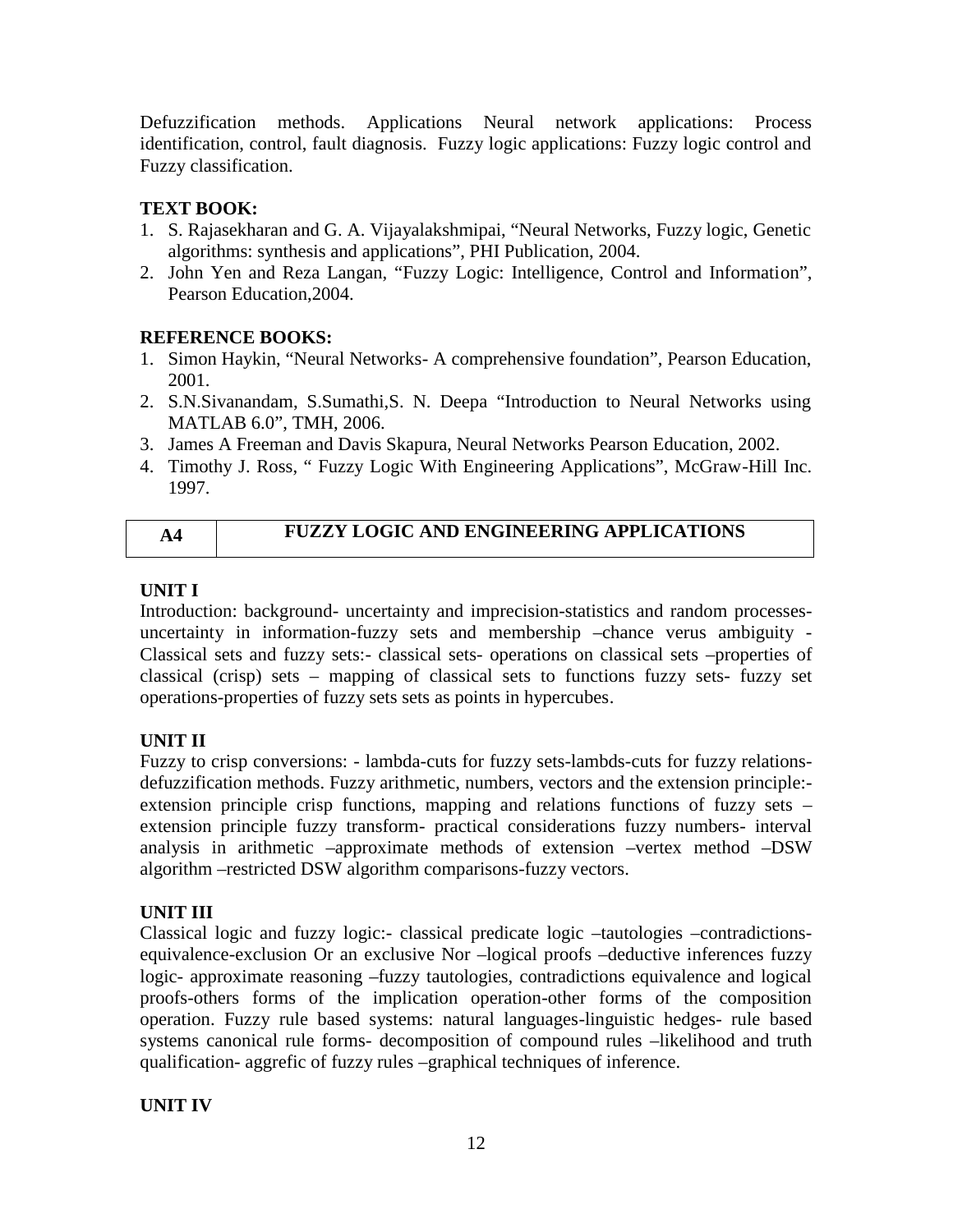Fuzzy nonlinear simulation: - fuzzy relational equations-partitioning-nonlinear simulation using fuzzy rule based systems –fuzzy associative memories (FAMs) - Fuzzy decision making: fuzzy synthetic evaluation –fuzzy ordering –preference and consensus-multi objective decision making-fuzzy Bayesian decision method-decision making under fuzzy states and fuzzy actions.

# **UNIT V**

Fuzzy classification: Classification by equivalence relations –crisp relations-fuzzy elations-clusters analysis-cluster validity-c-means clustering –hard c-means(HCM)-fuzzy c-means (FCM)-classification metric-hardening the fuzzy c-partition-similarity relations from clustering - Fuzzy pattern recognition:- features analysis-partitions of the features space-single sample idenfication0multifeature pattern recognition –image processing syntatic recognition –formal grammar-fuzzy grammar and syntactic recognition.

# **Text Book:**

Fuzzy logic and Engineering applications – Timothy J.Ross,2009.

| л. | <b>DATA COMPRESSION</b> |
|----|-------------------------|
|    |                         |

# **UNIT I**

Types of data redundancies, Concepts of Information theory, Shannon's 1st Theorem, Importance of Multi-resolution Analysis, Discrete Fourier Transform, Discrete Cosine Transform, Discrete Wavelet Transform- Implementation and Importance.

# **UNIT II**

Lossless Compression- Run length coding, Huffman Coding, Applications of Huffman Coding for Text and Audio Compression, Arithmetic Coding, Comparison of Huffman and Arithmetic Coding, Binary and Arithmetic Coding

# **UNIT III**

Dictionary techniques-Static Dictionary, Adaptive Dictionary, LZ coding approaches, Applications of LZ approaches for File and Image Compression.

Context based techniques-Prediction with Partial Match, Move to Front Coding based on Burrows Wheeler Transform

# **UNIT IV**

Quantization techniques- Scalar Quantization, Forward and Backward Adaptive Quantization, Vector Quantization, Advantages of Vector Quantization over Scalar Quantization, The LBG algorithm

# **UNIT** V

Lossy Compression and Compression Standards- Lossy predictive coding, Transform Coding, Wavelet coding, JPEG, MPEG4.

# **REFERENCES**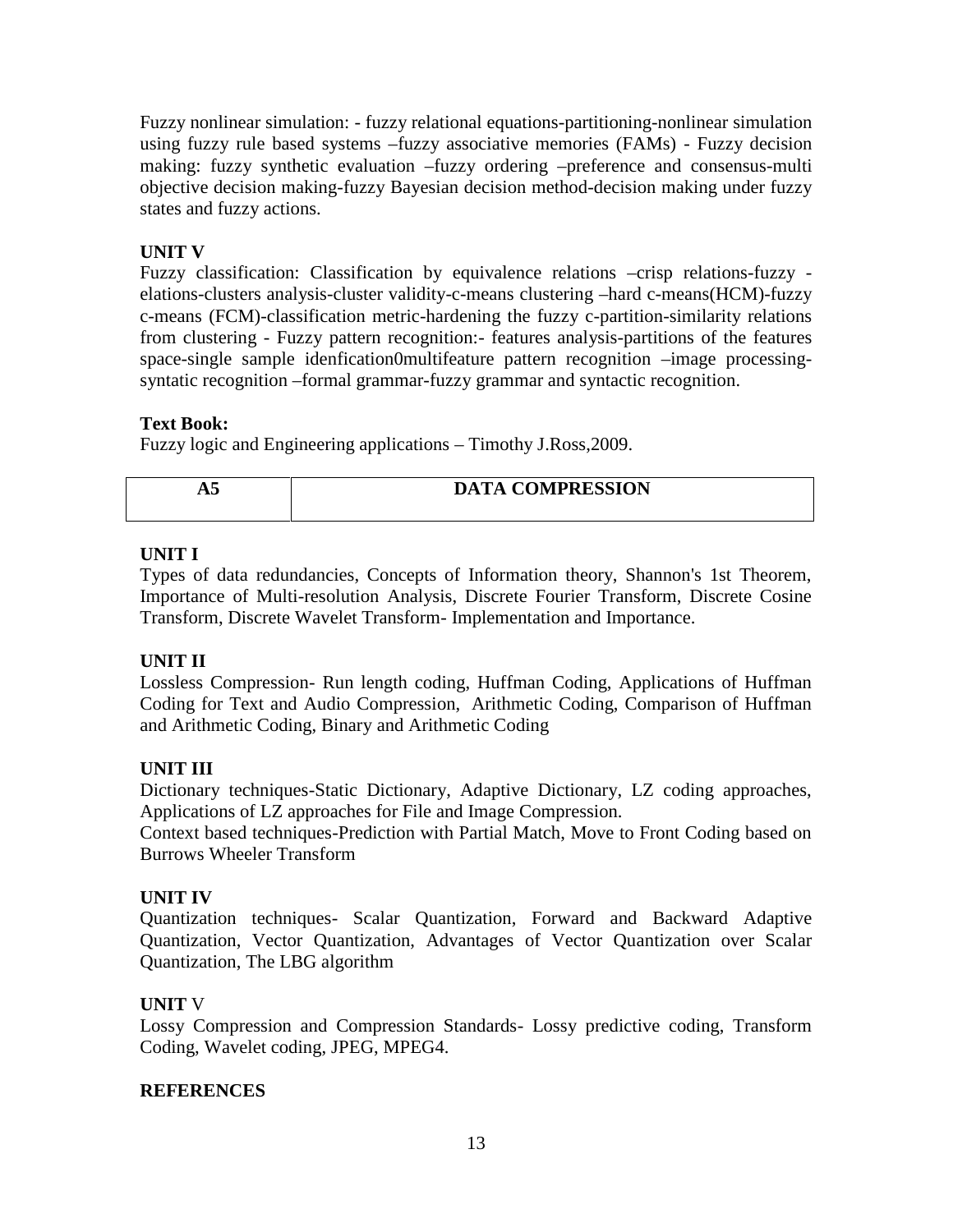- 1. Introduction to Data Compression, Fourth Edition, Khalid Sayood,2011
- 2. Anil K. Jain: Fundamentals of Digital Image Processing, Prentice Hall, 1989.
- 3. Rafael C.Gonzalez and Richard E. Woods: Digital Image Processing, Addison- Wesley, 1992
- 4. http://tcs.rwth-aachen.de/lehre/Komprimierung/SS2012/ausarbeitungen/H264- PEG4.pdf

|    | <b>ROBOTICS</b> |
|----|-----------------|
| ЛV |                 |

#### **UNIT-I:**

Introduction: Definition, Classification of Robots, geometric classification and control classification. Robot Elements: Drive system, control system, sensors, end effectors, gripper actuators and gripper design.

# **UNIT-II:**

Robot Coordinate Systems and Manipulator Kinematics: Robot co-ordinate system representation, transformation, homogenous transform and its inverse, relating the robot to its world.

# **UNIT-III:**

Manipulators Kinematics, parameters of links and joints, kinematic chains, dynamics of kinematic chains, trajectory planning and control, advanced techniques of kinematics and dynamics of mechanical systems, parallel actuated and closed loop manipulators.

# **UNIT-IV:**

Robot Control: Fundamental principles, classification, position, path velocity and force control systems, computed torque control, adaptive control, Seroo system for robot control, and introduction to robot vision.

# **UNIT-V:**

Robot Programming: Level of robot programming, language based programming, task level programming, robot programming synthesis, robot programming for welding, machine tools, material handling, assembly operations, collision free motion planning. Applications: Application of robot in welding, machine tools, material handling, assembly operations parts sorting and parts inspection.

# **TEXT/REFERENCE BOOKS:**

- 1. CoifetChirroza, "An Introduction to Robot Technology" Kogan Page.
- 2. Y. Koren "Robotics for Engineers" Mcgraw Hill.
- 3. K. S. Fu, R.C. Gonzalez Y& CSG Lee, "Robotics" McGraw Hill.
- 4. J.J. Craig, "Robotics" Addison-Wesley.
- 5. Grover, Mitchell Weiss, Nagel Octrey, "Industrial Robots" Mcgraw Hill.
- 6. Asfahl, "Robots & Manufacturing Automation" Wily Eastern.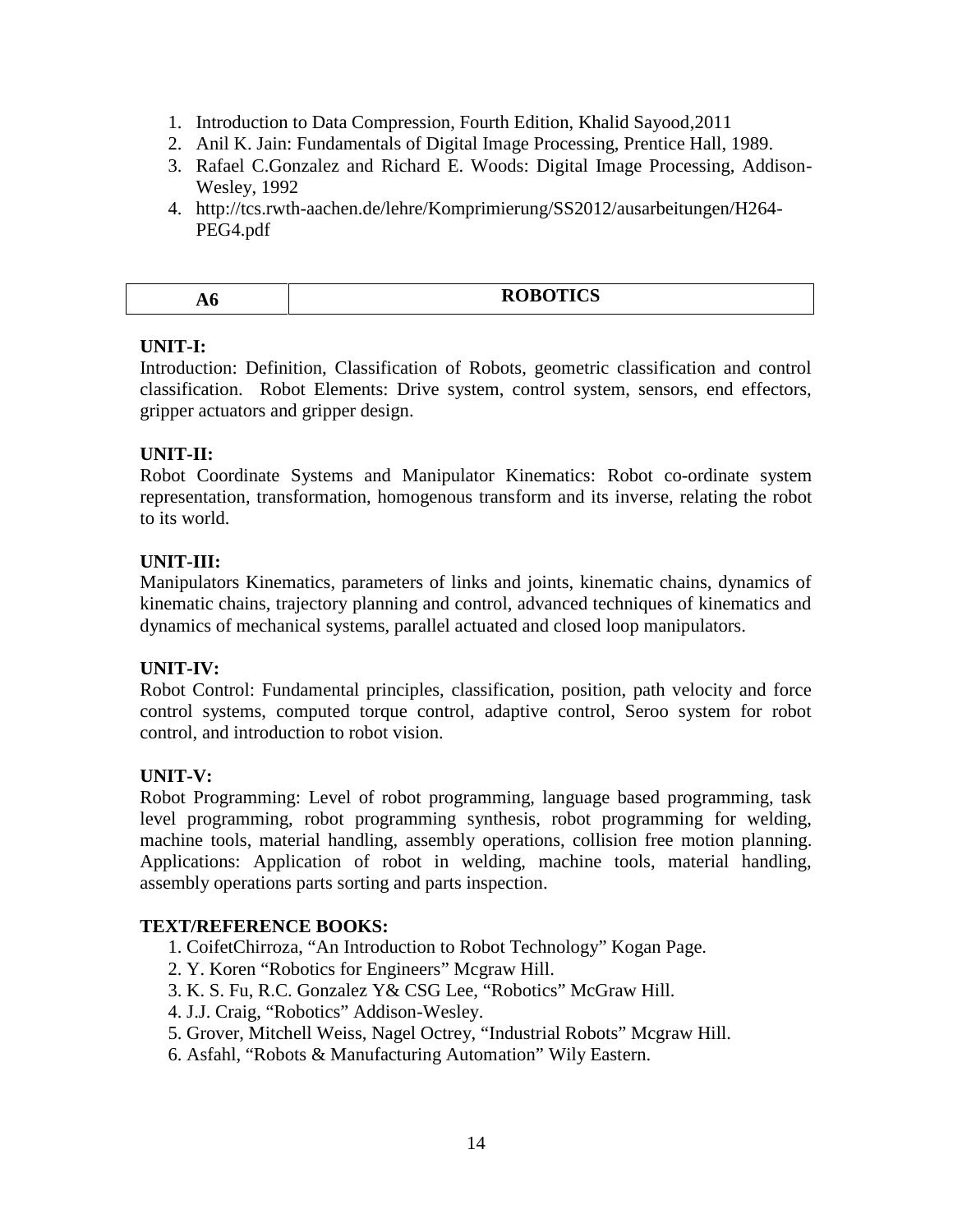#### **GROUP B: SUBJECTS FOR ELECTIVES UNDER SPECIALIZATION B**

#### B1 **MODERN COMMUNICATION SYSTEMS**

**UNIT-I:** Network Evolution – The ISDN – The Basic Rat ISDN customer's Interface: The customer's Installation layer 1, 2, 3. Primary rate ISDN access: background – signaling –evaluation of PABX signaling – International standards for inter –PABX signaling.

**UNIT-II:** Frame mode services: Store and Forward Switching – Data grams and Virtual Circuits - Flow and Congestion Control – New ISDN Frame mode Services – Frame Format. ISDN Customer premises Equipment and Applications: High quality speech – Music coding FACSIMILE – Photographs Video tex – Video – Audio Visual services and Embedded – Customer premises Equipment.

**UNIT-III:** ATM Network concepts and Architecture: ATM's position in the OSI Reference Model – B-ISDN protocol reference model – ATM functions and layers – ATM signaling principles – The ATM layer – ATM switching principles.

**UNIT-IV:** Modern Communication: Fundamentals of Information Handling – Information media as viewed from the Human Interface – Various facets of modern Communication systems – Composition of Modern Communication systems.

**UNIT-V:** Components of modern Communication systems: Home systems – Home system image – Home systems and their service Trends – Access systems for Home systems. Business Communications: Basic structure of the Office system in a single office / Plant – Basic Structure of the Office system connected to WAN's. The general structure of the office system – Actual Composition of CAN and WAN. Mobile Communication in the information society- Technical Background of Mobile Communication various Mobile Communications services – Positioning of VAN – Classification by service operation mode – Classification of VAN purpose – Classification of specific Industry service type VAN's from the added value viewpoint – New Electronic Media. Construction of Global Infrastructure: Satellite Communications systems – TV Broadcasting – Approaches to meeting new goals – Possibilities of new Broadcasting forms – Information service center systems – Automatic Interpretation telephone systems – Teleconferencing systems.

# **TEXT BOOKS:**

- 1. "ISDN Explained" John M.Griffiths  $2<sup>nd</sup>$  Edition March 1995 John Willey & sons. (Unit I & Unit II)
- 2. "Introduction to ATM Networking" Walter J. Goralski J. McGraw Hill Inc. (Unit III)
- 3. "Computers and communications" Koji Kobayashi the MID Press 1986. (A version of c and C). (Unit IV & Unit V)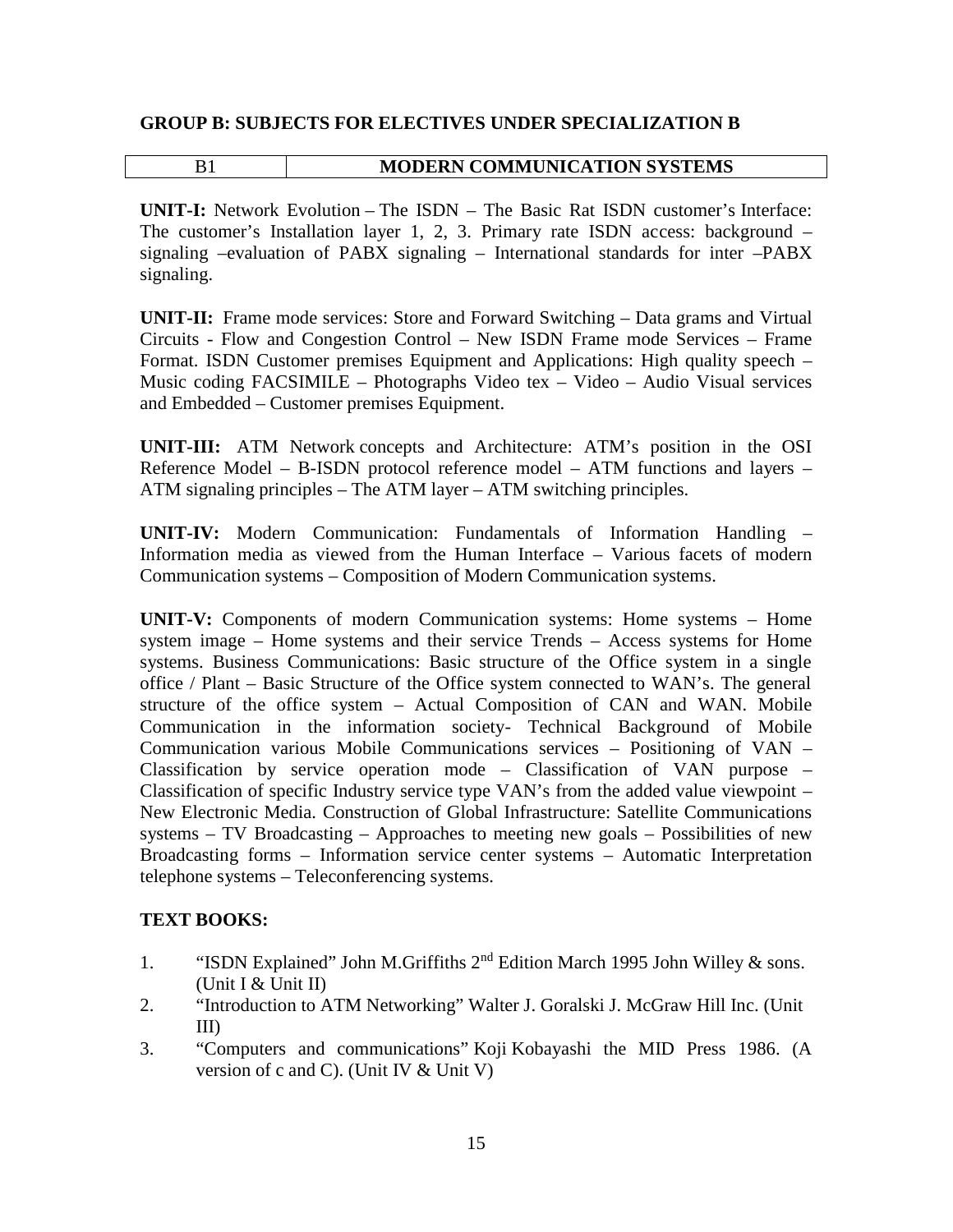| <b>NETWORK DESIGN</b><br>$\bf{B2}$ |  |
|------------------------------------|--|
|------------------------------------|--|

#### **UNIT-I:**

Essentials of Probability - Probability on a Sample Space, Basic Operations on Events, Probability on Events, Other Properties, Conditional Probability, Bayes Formula ,Independence, Random Variables, Random Variable as a Measurement, Probability Mass Function for a Random Variable, Cumulative Distribution Function, PMF and CDF for the 3 CoinToss Example, Expectation of a Random Variable, Important Random Variables, Bernoulli Random Variable, Binomial Random Variable, Geometric Random Variable, Poisson Random Variable, Continuous-valued Random Variables, Properties of Continuous Random Variables, Expectation of a Continuous Random Variable, Important Continuous Random Variable: Exponential, Memory less Property of the Exponential.

#### **UNIT-II:**

Delay Models in Data Networks Multiplexing of Traffic on a Communication Link, Queuing Models- Little's Theorem, Little's Theorem, Probabilistic Form of Little's Theorem, Application of Little's Theorem, The M/M/1 Queuing System, Arrival Statistics, Service Statistics, Markov Chain Formulation, Deviation of the Stationary Distribution, Occupancy Distribution upon Arrival, Occupancy Distribution upon Departure, The M/M/m, M/M/µ, M/M/m/m, AND Other Markov Systems, The M/M/m: The m-Server Case,M/M/µ: The Infinite-Server Case, M/M/m/m: The m-Server Loss System, multidimensional Markov Chains- Applications in Circuit Switching, The M/G/1 System, M/G/1 Queues with Vacations, Reservations and Polling, Priority Queuing.

#### **UNIT-III:**

Inside an IMPQueuing in the Network Layer at an IMP, Basic Single Queue Model, Applications of Queuing Analysis Outside of Networking, The Poisson Arrival Model, Properties of a Poisson Process, Inter arrival Times of a Poisson Process, The M/M/1 Queue, Aside: Queuing Notation, Aside: The D/D/1 Queue, State Analysis of an M/M/1 Queue, Balance Equations , Solving the Balance Equations, The Finite Buffer Case: M/M/1/N, Blocking Probability and the Right Size Buffer, Throughput in the Finite Buffer Case, Approximation of a Finite Buffer System by the Infinite Buffer Model, Little's Formula and Queuing Delay, Applying Little's Formula to an M/M/1 Queue, Applying the M/M/1 Results to a Single Network Link, Other Queuing Models.

#### **UNIT-IV:**

Network Design - Problem definition: Multipoint line layout heuristics, CMST algorithm, ESAUWilliam's algorithm, Sharma's algorithm, Unified algorithm, Bin packing, Terminal assignments, Concentrator location.

#### **UNIT-V:**

Network Analysis:Queuing Networks, Closed Queuing Network Example, Nodes in a Packet Switched Network (PSN), Queuing Network Model of Nodes in a PSN, Queuing Network Analysis of a PSN, performance analysis of Data Link Layer, Network layer,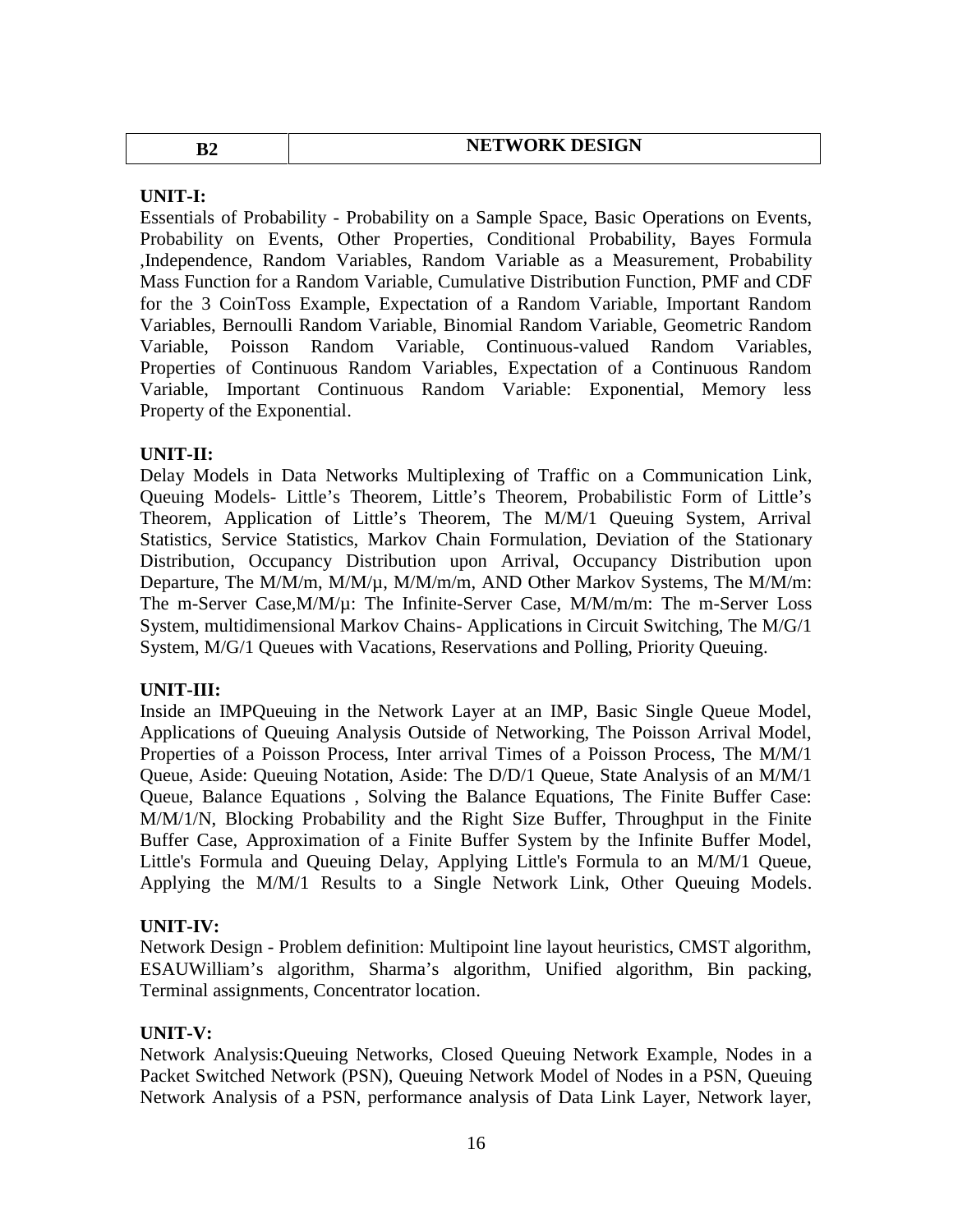QoS, Network Administration: Functions and responsibilities, Network planning and implementation, Sub-netting, Bandwidth management, security issues, Tools for BW and security management, modifying network implementation.

#### **REFERENCES:**

- 1. Kershenbaum A., "Telecommunication Network Design Algorithms", Tata McGraw Hill.
- 2. Keshav S., "An Engineering Approach to Computer Networking," Addison- Wesley,1997.
- 3. Bertsekas D. and Gallager R.,"Data Networks,"2nd Ed., Prentice-Hall, Englewood Cliffs, N.J., 1992.
- 4. Vijay Ahuja, "Design and Analysis of Computer Communication Networks", McGraw Hill
- 5. Stallings W., "High Speed Networks and Internet : Performance and Quality of Service", Prentice-Hall.
- 6. Zacker, "Networking The Complete Reference", Tata McGraw Hill

# **B3 HIGH PERFORMANCE COMPUTING NETWORKS**

#### **UNIT I - HIGH SPEED NETWORKS**

Frame Relay Networks – Asynchronous transfer mode – ATM Protocol Architecture, ATM logical Connection, ATM Cell – ATM Service Categories – AAL. High Speed LANs: Fast Ethernet, Gigabit Ethernet, Fiber Channel – Wireless LANs: applications, requirements – Architecture of 802.11

# **UNIT II - WDM OPTICAL NETWORKS**

Introduction to Optical Networks – Wavelength Division Multiplexing (WDM) – Introduction to broadcast and select networks – switch architectures – channel accessing – Wavelength routed networks – switch architectures – Routing and wavelength assignment – Virtual topology design – IP over ATM over WDM – IP over WDM.

#### **UNIT III - TCP, ATM CONGESTION CONTROL AND TRAFFIC MANAGEMENT**

Queuing Analysis- Queuing Models – Single Server Queues – Effects of Congestion – Congestion Control – Traffic Management – Congestion Control in Packet Switching Networks – Frame Relay Congestion Control.TCP Flow control – TCP Congestion Control – Retransmission – Timer Management – Exponential RTO backoff – KARN's Algorithm – Window management – Performance of TCP over ATM. Traffic and Congestion control in ATM – Requirements – Attributes – Traffic Management Frame work, Traffic Control – ABR traffic Management – ABR rate control, RM cell formats, ABR Capacity allocations – GFR traffic management.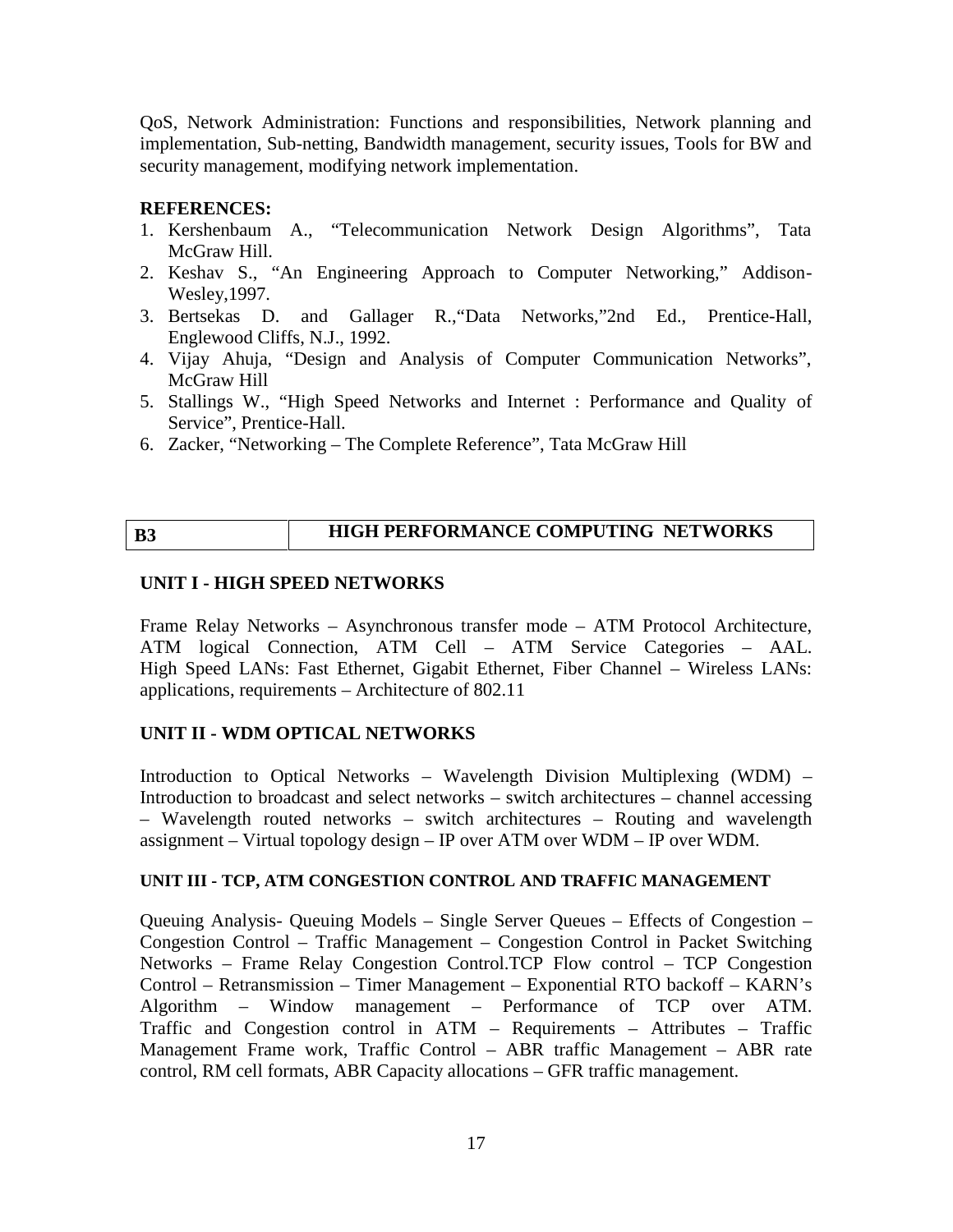#### **UNIT IV - INTEGRATED AND DIFFERENTIATED SERVICES**

Integrated Services Architecture – Approach, Components, Services- Queuing Discipline, FQ, PS, BRFQ, GPS, WFQ – Random Early Detection, Differentiated Services

#### **UNIT V - PROTOCOLS FOR QOS SUPPORT**

RSVP – Goals & Characteristics, Data Flow, RSVP operations, Protocol Mechanisms – Multiprotocol Label Switching – Operations, Label Stacking, Protocol details – RTP – Protocol Architecture, Data Transfer Protocol, RTCP.

#### **TEXT BOOK**

1. William Stallings, "HIGH SPEED NETWORKS AND INTERNET", Pearson Education, Second Edition, 2002.

#### **REFERENCES**

- 1. Warland& Pravin Varaiya, "HIGH PERFORMANCE COMMUNICATION NETWORKS", Jean Harcourt Asia Pvt. Ltd., II Edition, 2001.
- 2. IrvanPepelnjk, Jim Guichard and Jeff Apcar, "MPLS and VPN architecture", Cisco Press, Volume 1 and 2, 2003
- 3. C. Siva Ram Murthy and Mohan Gurusamy, "WDM Optical Networks: Concepts, Design and Algorithms", Prentice-Hall of India, 2002. (UNITs IV & V)
- 4. Fred Halsall, "Multimedia Communications Applications, Networks, Protocols", Pearson Edition, 2001. (UNIT V)

#### **B4 PERVASIVE, GRID AND CLOUD COMPUTING**

#### **UNIT-I:**

Pervasive Computing Infrastructure-Applications-Device Technology- Hardware, Human-Machine Interfaces, Biometrics, And Operating Systems- Device Connectivity- Protocols, Security , And Device Management-Pervasive Web Application Architecture- Access From PCs And PDAs- Access Via WAP

#### **UNIT-II:**

Grids and Grid Technologies, Programming models - A Look at a Grid Enabled Server and Parallelization Techniques – Grid applications- Grid architecture – Grid architecture and relationship to other Distributed Technologies – computational and data Grids, semantic grids

#### **UNIT – III:**

Grid Management systems, security, Grid Grid-Enabling software and Grid enabling network services, Data Grid - Virtualization Services for Data Grids,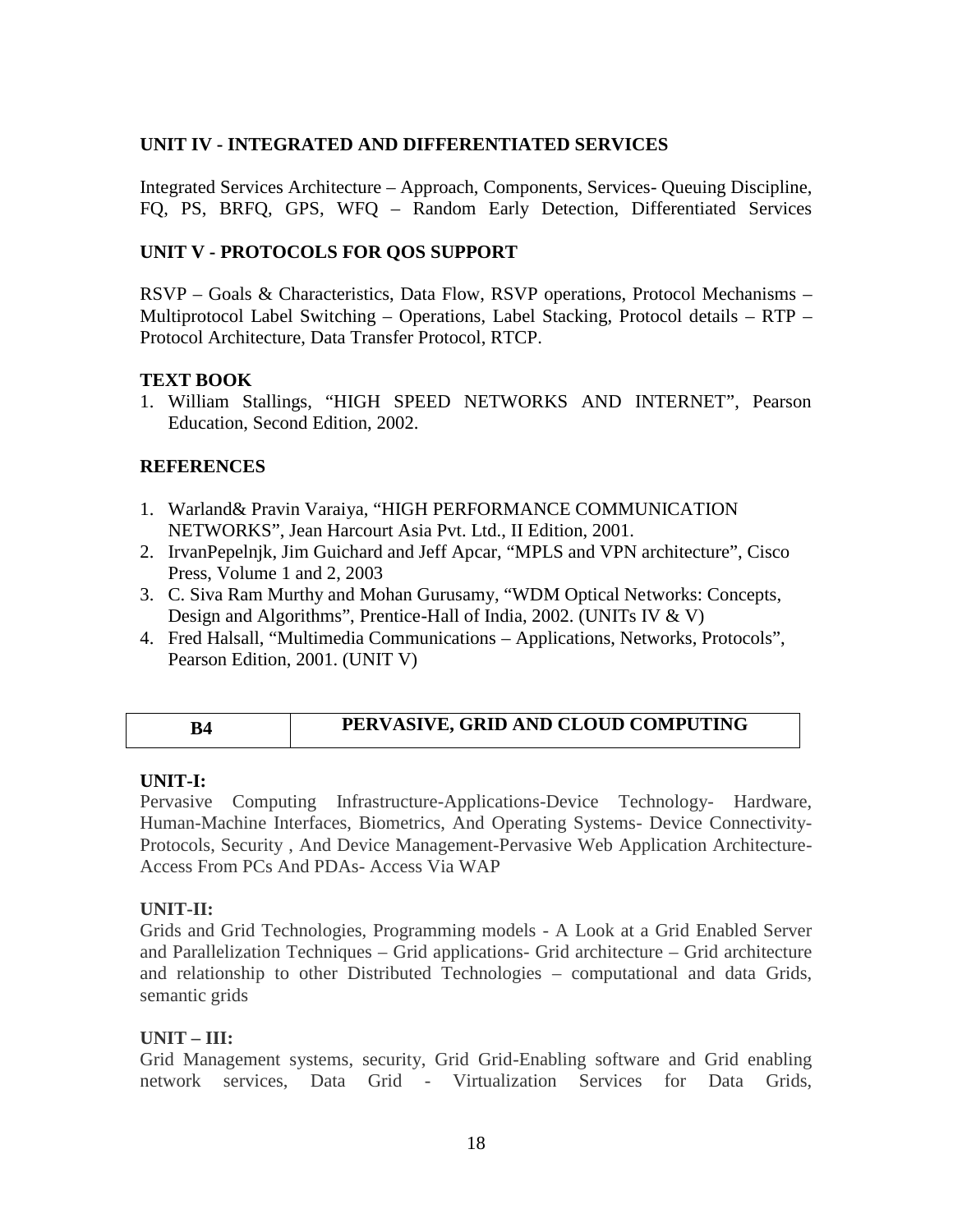Peer-to-Peer Grids - Peer-to-Peer Grid Databases for Web Service Discovery and application execution.

#### **UNIT-IV:**

Introduction to Cloud Computing- Definition, Characteristics, Components- Cloud provider- Administering & Monitoring cloud services-benefits and limitations- Deploy application over cloud- Introduction to Cloud Technologies: SOAP, Webservices, AJAX and mashups, Virtualization Technology, Multitenant software.

#### **UNIT-V:**

Cloud Relational databases- Cloud file systems- Cloud computing security architecture- Cloud computing security challenges- Issues in cloud computing- Cloud Middleware- Mobile Cloud Computing- Inter Cloud issues.

#### **TEXT BOOK:**

- 1. Cloud Computing for Dummies by Judith Hurwitz, R.Bloor, M.Kanfman, F.Halper (Wiley India Edition)
- 2. Enterprise Cloud Computing by GautamShroff,Cambridge
- 3. Cloud Security by Ronald Krutz and Russell Dean Vines, Wiley-India
- 4. Jochen Burkhardt, pervasive computing: Technology and Architecture of Mobile Internet Applications, Addison-Wesley Professional; 3<sup>rd</sup> edition, 2007

#### **REFERENCES:**

- 1. Fran Bermn, Geoffrey Fox, Anthony Hey J.G., "Grid Computing: Making the Global Infrastructure a Reality", Wiley, USA, 2003.
- 2. Joshy Joseph, Craig Fallenstein, "Grid Computing", Pearson Education, New Delhi, 2004.
- 3. Ian Foster, Carl Kesselman, "The Grid2: Blueprint for a New Computing Infrastructure". Morgan Kaufman, New Delhi, 2004.
- 4. Ahmar Abbas, "Grid Computing: Practical Guide to Technology andApplications", Delmar Thomson Learning, USA, 2004.

# **B5 MOBILE AND CELLULAR COMPUTING**

# **UNIT I WIRELESS COMMUNICATION FUNDAMENTALS**

Introduction - Wireless transmission - Frequencies for radio transmission - Signals - Antennas - Signal Propagation - Multiplexing - Modulations - Spread spectrum - MAC - SDMA - FDMA - TDMA - CDMA - Cellular Wireless Networks.

#### **UNIT II TELECOMMUNICATION NETWORKS**

Telecommunication systems - GSM - GPRS - DECT - Satellite Networks **-** Basics - Parameters and Configurations - Capacity Allocation - FAMA and DAMA - Broadcast Systems - DAB - DVB.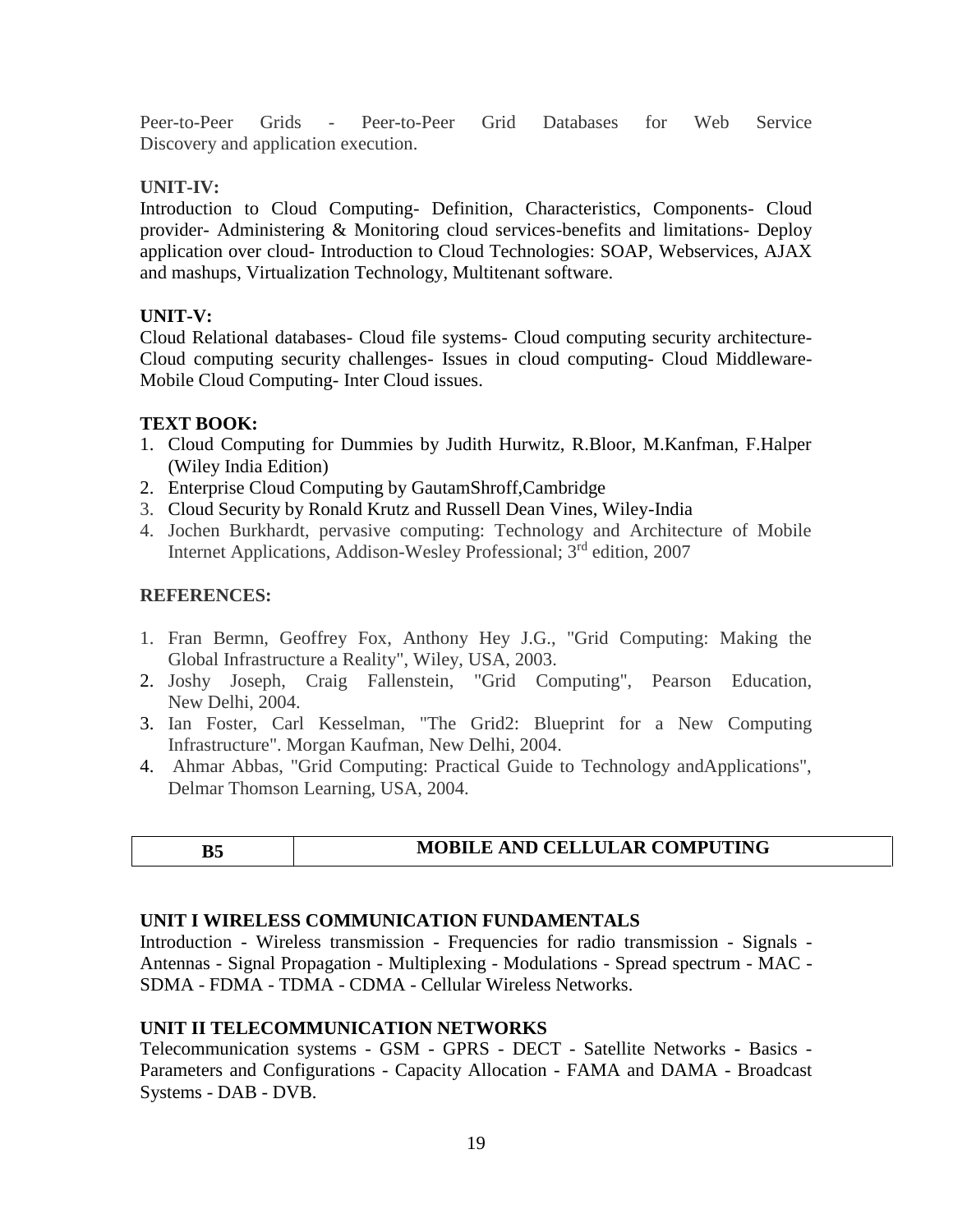#### **UNIT III WIRLESS LAN**

Wireless LAN - IEEE 802.11 - Architecture - services - MAC - Physical layer - IEEE 802.11a - HIPERLAN - Blue Tooth.

#### **UNIT IV MOBILE NETWORK LAYER**

Mobile IP - Dynamic Host Configuration Protocol - Routing - DSDV - DSR - Alternative Metrics.

#### **UNIT V TRANSPORT AND APPLICATION LAYERS**

Traditional TCP - Classical TCP improvements - WAP- Introduction to 4G mobile networks- Case study - Mobile multimedia networks.

#### **Text Books**

- 1. Jochen Schiller, "Mobile Communications", PHI/Pearson Education, Second Edition, 2003.
- 2. William Stallings, "Wireless Communications and Networks", PHI/Pearson Education, 2002.
- 3. Mobile cellular Telecommunications W.C.Y.LEE, TMH, 2nd Edition, 2006.
- 4. Principles of mobile Communications Gordon L. Stuber, Springer International, 2nd edition, 2007.
- 5. Wireless Communications T.S.Rapport, Pearson Education, 2nd edition, 2002.

#### **Reference Books**

- 1. Wireless mobile Communications Lee, McGrahill, 3rd Edition, 2006.
- 2. Wireless Communication and networking J.W.Mark and WeihulaZhqung, PHI, 2005.
- 3. Wireless Communication Technology, R.Blake, Thompson Asia, Pvt Ltd, 2004.
- 4. Jochen Schiller, "Mobile Communications", PHI/Pearson Education, Second Edition, 2003.
- 5. William Stallings, "Wireless Communications and Networks", PHI/Pearson Education, 2002.
- 6. KavehPahlavan, PrasanthKrishnamoorthy, "Principles of Wireless Networks", PHI/Pearson Education, 2003.
- 7. Uwe Hansmann, LotharMerk, Martin S. Nicklons and Thomas Stober, "Principles of Mobile Computing", Springer, New York, 2003.
- 8. HazysztofWesolowshi, "Mobile Communication Systems", John Wiley and Sons Ltd, 2002.

| NETWORK PROGRAMMING |  |
|---------------------|--|
|---------------------|--|

#### **Unit I**

Introduction to Systems Programming: Files, System Files, File Formats, Buffered I/O, Directories, File System, Inodes, links, fcntl, links, locks, Device I/O, Terminal I/O, ioctl(), Files and Devices ,Signals, video I/O ,Multi-Tasking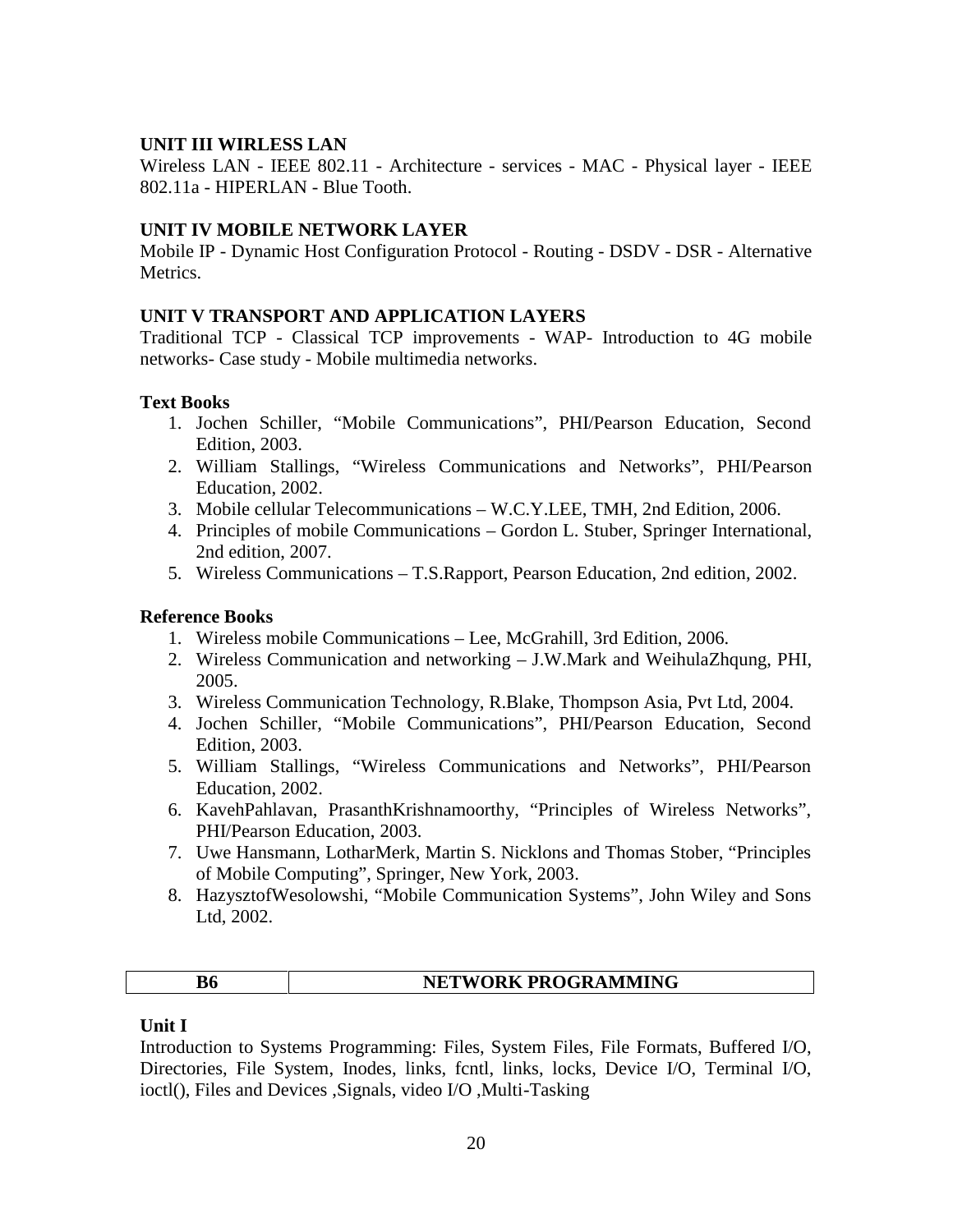# **Unit II**

Processes and Inter-Process Communication: timers, polling vs interrupts, environment, fork, exec, wait, environment, exit and wait, pipe, fifos, message queues, semaphore

# **Unit III**

Network Programming: Sockets, Operation, Socket types, Domains Name Binding, osing Sockets, I/O Multiplexing, Client/Server Models, Connection Based Services,

# **Unit IV**

Handling out of Band Data, Connectionless Services, Design issues of Concurrent and Iterative servers, Socket options

# **Unit V**

XDR and Remote Procedure Calls, Network Programming at the level of Programming Language (can use Java or Python as case study)

# **TEXT BOOK:**

1. Unix Network Programming, W. Richard Stevens, Prentice Hall, 1998

# **REFERENCES:**

- 1. Internetworking with TCP/IP, Volume3, Douglas Comer, Prentice Hall, 2000
- 2. Internetworking with TCP/IP, Volume1, Douglas Comer, Prentice Hall, 2000

| <b>NETWORK SECURITY</b> |
|-------------------------|

#### **Unit I**

Introduction: Attacks, Services and Mechanisms, Security attacks, Security services, A Model for Internetwork security. Classical Techniques: Conventional Encryption model, Steganography, Classical Encryption Techniques. Modern Techniques: Simplified DES, Block Cipher Principles, Data Encryption standard, Strength of DES, Differential and Linear Cryptanalysis, Block Cipher Design Principles and Modes of operations. Algorithms: Triple DES, International Data Encryption algorithm, Blowfish, RC5, CAST -128, RC2, Characteristics of Advanced Symmetric block ciphers.

# **Unit II**

Conventional Encryption: Placement of Encryption function, Traffic confidentiality, Key distribution, Random Number Generation. Public Key Cryptography: Principles, RSA Algorithm, Key Management, Diffie-Hellman Key exchange, Elliptic Curve Cryptography.

# **Unit III**

Number theory: Prime and Relatively prime numbers, Modular arithmetic, Fermat's and Euler's - Theorems, Testing for primality, Euclid's Algorithm, the Chinese remainder theorem, discrete logarithms. Message authentication and Hash functions: Authentication